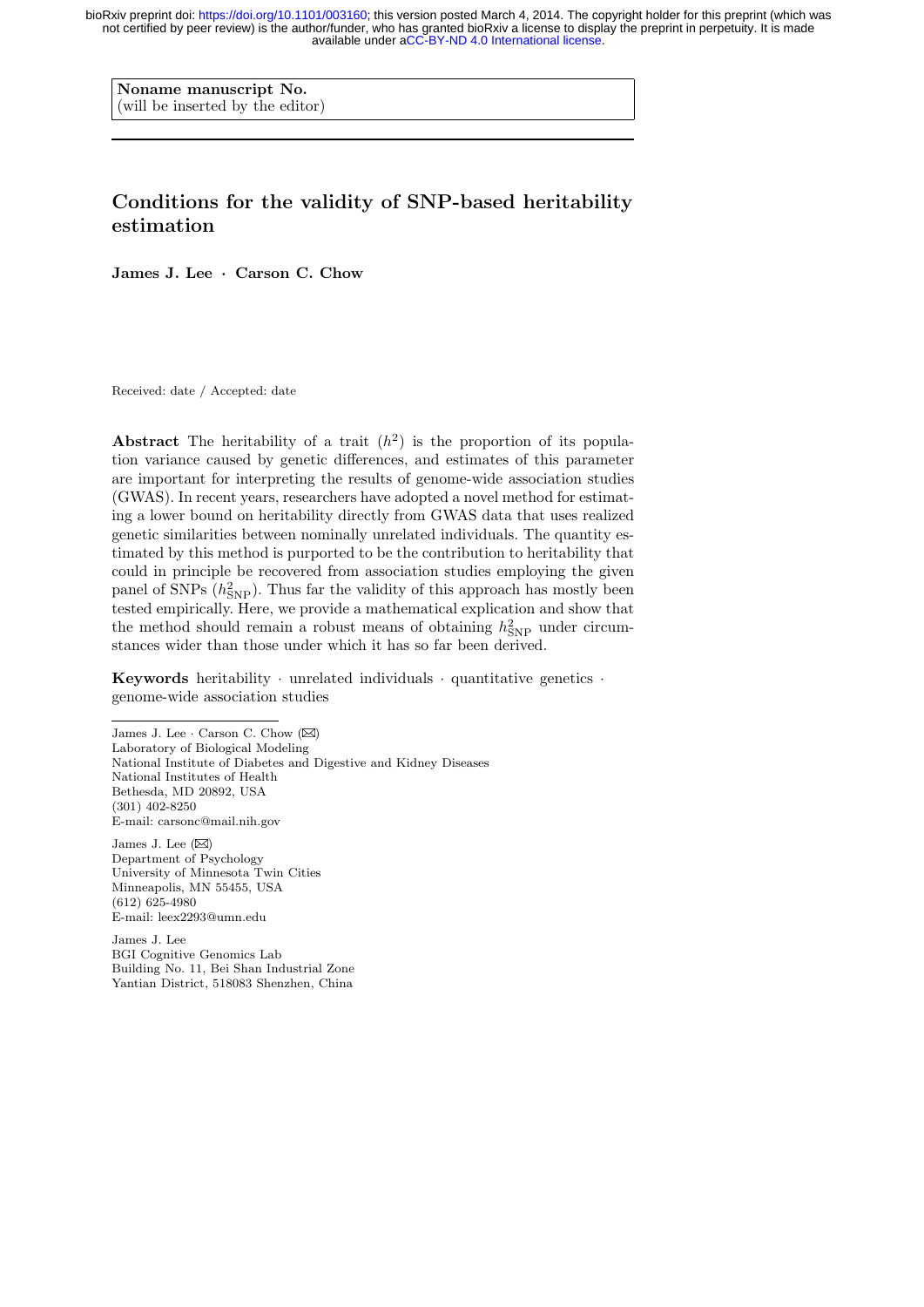2 James J. Lee, Carson C. Chow

## Introduction

A central question in the study of quantitative phenotypic variation is the extent to which such variation is caused by genetic differences. The precise proportion of the phenotypic variance ascribable to genetic differences is formally known as the heritability. Many definitions of heritability have been proposed [\(Bell, 1977\)](#page-19-0), but in this work we employ the narrow-sense heritability commonly denoted by  $h^2$  [\(Visscher et al, 2008\)](#page-22-0). The concept of heritability was introduced by [Fisher](#page-20-0) [\(1918\)](#page-20-0) and [Wright](#page-22-1) [\(1921\)](#page-22-1) in their papers laying the foundations of quantitative genetics, although they did not use the word "heritability" in these early writings.

Its success notwithstanding, the imminent demise of quantitative genetics as a field of research has been repeatedly predicted ever since its first textbook appeared [\(Falconer, 1960;](#page-20-1) [Hill and Mackay, 2004\)](#page-20-2). Perhaps the prominent role in quantitative-genetic theory of heritability—a macroscopic parameter of a genetic system—has led some to suppose that advancing microscopic knowledge of the genetics underlying a given trait will superannuate the highlevel approach. This anticipated obsolescence has not occurred, and indeed the recent explosion of findings from genome-wide association studies (GWAS) has only intensified the spotlight on the concept of heritability. For example, the loci found to be associated with a given trait at a strict threshold of statistical significance typically account for only a small proportion of the trait's heritability (as estimated from traditional studies of the correlations between close relatives), and this discrepancy has led to much discussion of "missing heritability" [\(Manolio et al, 2009;](#page-21-0) [Eyre-Walker, 2010;](#page-20-3) [Dickson et al,](#page-20-4) [2010;](#page-20-4) [Wray et al, 2011;](#page-22-2) [Zuk et al, 2012;](#page-22-3) [Gibson, 2012;](#page-20-5) [Hemani et al, 2013\)](#page-20-6).

The estimation of heritability from the correlations between relatives has been substantially augmented by a novel technique that makes use of dense GWAS data from nominally unrelated individuals [\(Yang et al, 2010;](#page-22-4) [Visscher](#page-22-5) [et al, 2010;](#page-22-5) [Lee et al, 2011\)](#page-21-1). This technique is perhaps the most important innovation in quantitative genetics to have been introduced in the last dozen years, and it has provided what some may regard as decisive evidence for the view that undiscovered common variants account for a substantial portion of missing heritability. We will follow [Benjamin et al](#page-20-7) [\(2012\)](#page-20-7) and refer to this method as genomic-relatedness-matrix restricted maximum likelihood (GREML).

The descriptions of GREML given in the literature suggest that the mathematical basis of this method is not fully understood. For instance, formal justifications of the method that have been offered so far seem unable to account for biased estimates occasionally observed in simulation studies. Here we attempt to further the mathematical understanding of GREML, thereby providing insight into cases where the method has not worked well. By revealing the sense in which these cases are extreme, however, our account conversely shows that GREML estimates are in fact quite robust. We treat the heritability of a single trait, but our account can be generalized to the genetic correlation between two traits.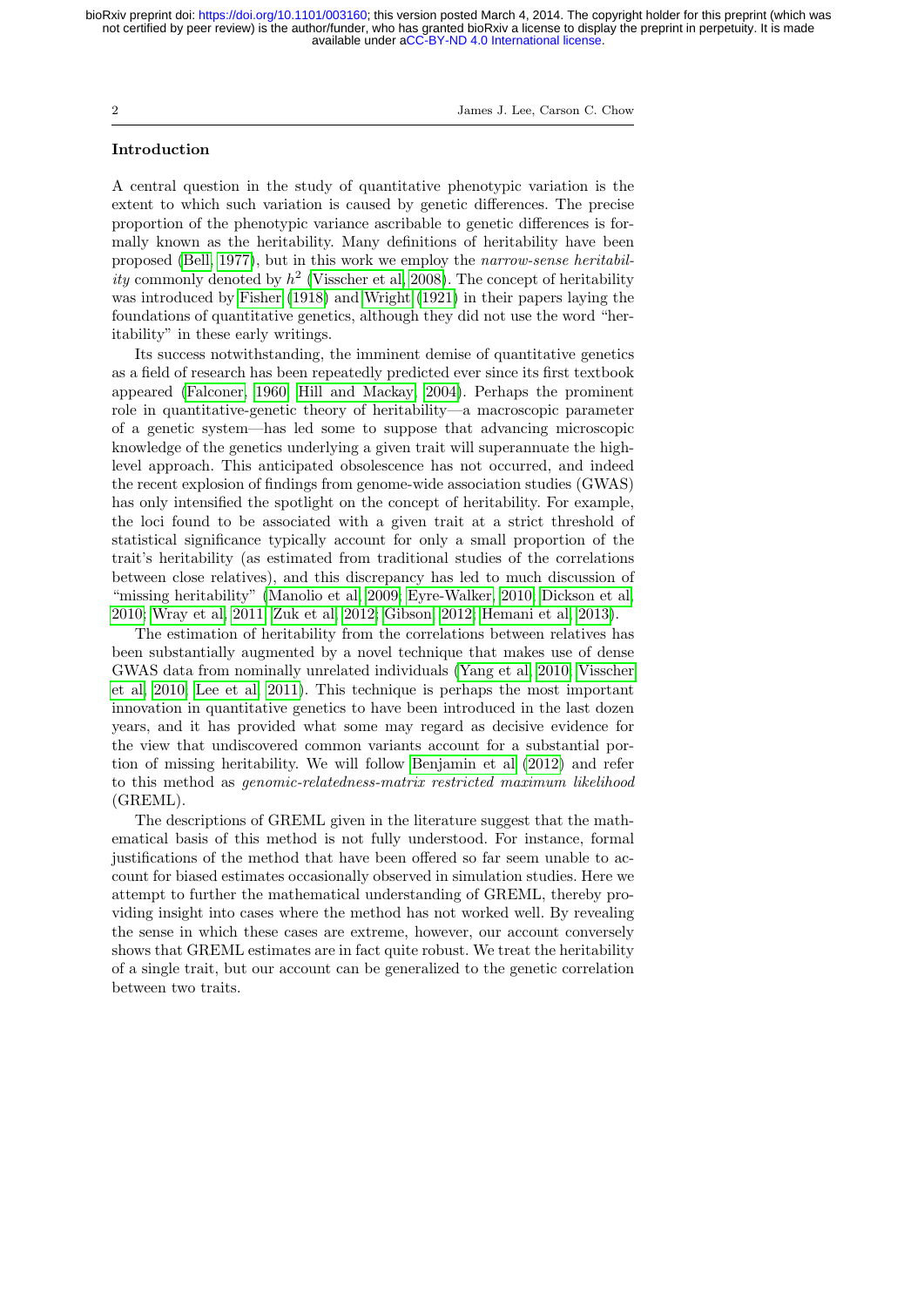| ٦            |
|--------------|
|              |
|              |
| I<br>I<br>۰, |
|              |
|              |

<span id="page-2-0"></span>

| $SNP$ i                       | chromosome                  | MAF $(f_i)$ | $\sum_i \mathbf{C}_{ij}$ |
|-------------------------------|-----------------------------|-------------|--------------------------|
| very weakly tagged nonzeros   |                             |             |                          |
| rs4674229                     | $\overline{2}$              | 0.0119      | 2.08                     |
| rs4716447                     | $\overline{7}$              | 0.2460      | 2.02                     |
| rs4968679                     | 17                          | 0.4978      | 2.09                     |
| weakly tagged nonzeros        |                             |             |                          |
| rs11039838                    | 11                          | 0.0108      | 5.01                     |
| rs4912830                     | 5                           | 0.2514      | 5.04                     |
| rs2654534                     | 15                          | 0.4955      | 5.02                     |
| moderately tagged nonzeros    |                             |             |                          |
| rs7620645                     | 3                           | 0.0176      | 11.49                    |
| rs12692474                    | $\overline{2}$              | 0.2526      | 11.42                    |
| rs4870308                     | 6                           | 0.4915      | 11.41                    |
| strongly tagged nonzeros      |                             |             |                          |
| rs16841231                    | $\mathcal{D}_{\mathcal{L}}$ | 0.0156      | 16.54                    |
| rs6424728                     | 1                           | 0.2505      | 16.61                    |
| rs328890                      | 7                           | 0.4926      | 16.58                    |
| very strongly tagged nonzeros |                             |             |                          |
| rs10138824                    | 14                          | 0.0278      | 30.36                    |
| rs2718306                     | 7                           | 0.2521      | 30.37                    |
| rs8006587                     | 14                          | 0.4910      | 30.34                    |

Table 1 SNPs used in simulations of GREML performance in the case of one nonzero

#### Subjects and methods

We emphasize here that some of our mathematical arguments employ restrictive assumptions about sample size, the number of genotyped markers, and the values of the variance components. However, the fact that certain assumptions are sufficient to prove a result does not imply that the assumptions are necessary, and later we provide strong evidence for the generality of our findings.

We illustrate some of our mathematical arguments with numerical simulations, using two GWAS datasets to supply the genetic data. One dataset was used in a GWAS of European Americans reported previously [\(Chabris et al,](#page-20-8) [2013\)](#page-20-8). The quality-control filters left 401 individuals and 661,108 markers (although only subsets of markers on chromosome 1 were used). We employed this small-sample dataset when it was necessary to relieve computational burden.

The second dataset was taken from the GENEVA Genes and Environment Initiatives in Type 2 Diabetes (Nurses' Health Study/Health Professionals Follow-Up Study). We used PLINK to eliminate individuals of reported non-European descent, markers missing more than 5 percent of their calls, markers showing significant deviation from Hardy-Weinberg equilibrium (HWE) ( $p <$  $1 \times 10^{-6}$ ), markers with minor allele frequency (MAF) < 0.01, individuals missing more than 5 percent of their genotypes, and one individual from any pair with a relatedness (Eq. [5\)](#page-4-0) exceeding 0.025 in absolute value; [Zaitlen et al](#page-22-6) [\(2013\)](#page-22-6) provide some discussion of the appropriate relatedness cutoff. These filters left 4,975 individuals and 697,709 markers.

We used the software tool LDAK to calculate the extent to which each SNP is tagged by its neighbors [\(Speed et al, 2012\)](#page-21-2). In particular, we computed the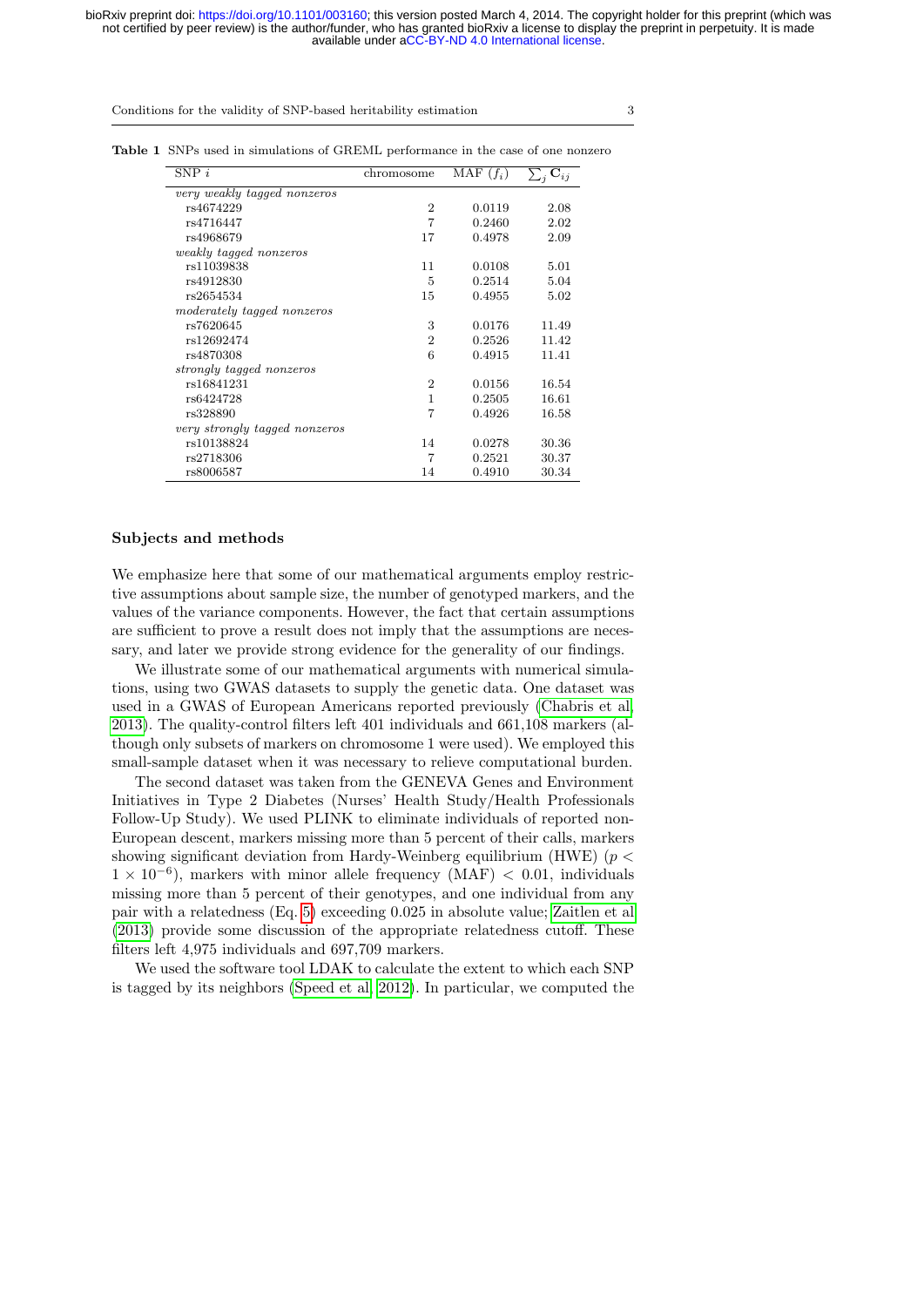4 James J. Lee, Carson C. Chow

matrix

<span id="page-3-0"></span>
$$
\mathbf{C}_{ij} = \begin{cases} e^{-\lambda d_{ij}} r_{ij}^2 & \text{if } e^{-\lambda d_{ij}} > .125 \text{ and } r_{ij}^2 > .01, \\ 0 & \text{otherwise,} \end{cases} \tag{1}
$$

where  $d_{ij}$  is the distance between SNPs i and j in base pairs (equaling  $\infty$  if the SNPs are on different chromosomes),  $r_{ij}^2$  is the standard measure of linkage disequilibrium (LD) between i and j, and  $\lambda$  is chosen so that  $\exp(-\lambda d_{ij}) = .125$ when  $i$  and  $j$  are 3 Mbp apart. SNP  $i$ 's level of tagging by its neighbors is then the sum of the elements in the *i*th row of  $C$ . Large values of  $C$  correspond to strong tagging (redundancy), whereas small values correspond to a lack of LD with neighbors.

Table [1](#page-2-0) lists the markers used in the simulations testing the case of a single marker with a nonzero partial regression coefficient. The mean of  $\sum_j \mathbf{C}_{ij}$  over all  $i$  was approximately 11.45 and the standard deviation approximately 8.35, and we chose three SNPs with values close to the mean as the "moderately tagged" SNPs. Similarly, we choose three SNPs close to the 3rd percentile (2.05) as the "very weakly tagged" SNPs, three SNPs close to the 20th percentile (5.02) as the "weakly tagged" SNPs, three SNPs close to the 80th percentile (16.58) as the "strongly tagged" SNPs, and three SNPs close to the 97th percentile (30.36) as the "very strongly tagged" SNPs. Within each group of three markers, one was chosen to have an MAF of ∼ 0.01, another to have an MAF of  $\sim$  0.25, and the last to have an MAF of  $\sim$  0.50. More specifically, for all markers within a given percentile of the  $\sum_j \mathbf{C}_{ij}$  distribution plus/minus 0.05, one random selection was made from the markers with MAF in the interval (0.01, 0.02), another from markers in the interval (0.245, 0.255), and yet another from the interval (0.49, 0.50) to create a set of three markers varying in MAF but matched with respect to LD. The extent of tagging by neighbors is moderately correlated with MAF, and there were no candidates for very strongly tagged markers meeting the initial requirement for low MAF. The right endpoint of the low-MAF interval was therefore extended by increments of .01 until the set of candidates was nonempty.

We used GCTA to simulate phenotypes and estimate heritabilities on the basis of GREML. Each simulation scenario was tested with 200 replicates.

#### Results

Consider a sample of  $n$  unrelated (very distantly related) individuals and  $p$ biallelic markers. Let  $y \in \mathbb{R}^n$  be the vector of standardized phenotypes,  $e \in \mathbb{R}^n$ the vector of residuals (the sum of non-additive genetic deviations, environmental deviations, and errors of measurement),  $\mathbf{Z} \in \mathbb{R}^{n \times p}$  the matrix of standardized genotypes, and  $\mathbf{u} \in \mathbb{R}^p$  the vector of partial regression coefficients in the regression of the phenotype on standardized genotypes. If  $X_{ik}$  is the count of minor alleles  $(0, 1, \text{or } 2)$  carried by individual i at marker k, then HWE implies that the standardized count is  $Z_{ik} = (X_{ik} - 2f_k)/\sqrt{2f_k(1-f_k)}$ , where  $f_k$  is the MAF at marker k. Note that the elements of **u** are not necessarily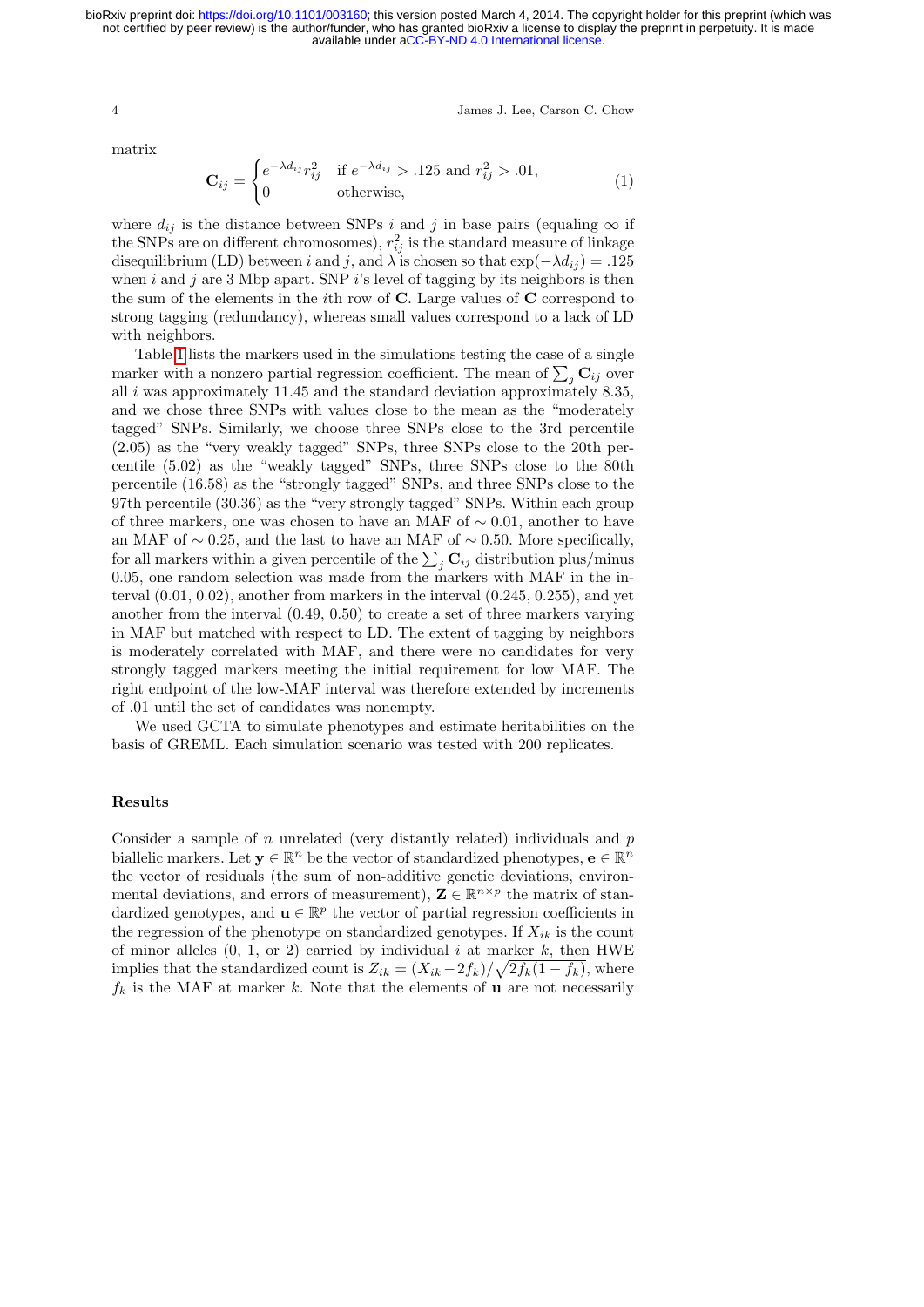proportional to the average effects of gene substitution [\(Fisher, 1941;](#page-20-9) [Lee and](#page-21-3) [Chow, 2013\)](#page-21-3), since a non-causal marker may have a nonzero coefficient because it is in LD with a causal locus that has not been genotyped. The phenotype need not be standardized, but it makes our presentation simpler.

The residuals will be uncorrelated with the "chip-based" breeding (additive genetic) values Zu if gene-environment correlation is absent or properly controlled [\(Yang et al, 2011b;](#page-22-7) [Browning and Browning, 2011;](#page-20-10) [Goddard et al,](#page-20-11) [2011;](#page-20-11) [Janss et al, 2012;](#page-21-4) [Speed et al, 2012\)](#page-21-2) and if  $\mathbb{Z}u$  and the vector of genotypic means are orthogonal. What the latter condition means is that the chipbased breeding values in Zu must be uncorrelated with both the discrepancy between true and chip-based breeding values and the non-additive residuals attributable to dominance and epistasis. This condition is difficult to assess, but we assume henceforth that it is met. Then from the basic equation

<span id="page-4-1"></span>
$$
y = Zu + e,\t\t(2)
$$

we see that the total phenotypic variance can be written as

$$
Var(Y) = \frac{1}{n}E(\mathbf{y}'\mathbf{y})
$$
  
=\frac{1}{n}E(\mathbf{u}'\mathbf{Z}'\mathbf{Z}\mathbf{u} + \mathbf{e}'\mathbf{e})  
=\sigma\_{A, \text{SNP}}^2 + \sigma\_{E, \text{SNP}}^2, (3)

where the expectation is over random residuals. The "SNP-based heritability" is thus  $h_{\text{SNP}}^2 = \sigma_{A,\text{SNP}}^2/(\sigma_{A,\text{SNP}}^2 + \sigma_{E,\text{SNP}}^2)$ . If we assume that linkage equilibrium (LE) holds approximately, then  $\mathbf{Z}'\mathbf{Z} \approx n\mathbf{I}_p$  and the additive genetic variance is approximately  $\mathbf{u}'\mathbf{u}$ .

We emphasize that  $\sigma_{A,\text{SNP}}^2$  is the variance that would be removed from the total phenotypic variance by multiple regression on all markers that happen to be assayed by the genotyping chip, as sample size goes to infinity. Because not all causal variants may be genotyped or represented by LD proxy, the chip-based additive genetic variance denoted here by  $\sigma_{A,\text{SNP}}^2$  is smaller than the true additive genetic variance  $\sigma_A^2$  contributed by all causal loci. Similarly,  $\sigma_{E,SNP}^2 > \sigma_E^2$  and  $h_{SNP}^2 < h^2 = \sigma_A^2/(\sigma_A^2 + \sigma_E^2)$ . Leaving aside these subtleties of definition, we can see that Eq. [3](#page-4-1) holds because  $(1/n)E(\mathbf{u'Z'Zu})$  is the variance of chip-based breeding values and hence equal to  $\sigma_{A,\rm SNP}^2$ .

GREML estimates the parameters  $\sigma_{A, \text{GREML}}^2$  and  $\sigma_{E, \text{GREML}}^2$  in the model

$$
E(\mathbf{y}\mathbf{y}') = E(\mathbf{Zuu'}\mathbf{Z'} + ee')
$$
  
=  $\mathbf{A}\sigma_{A, \text{GREML}}^2 + \mathbf{I}_n \sigma_{E, \text{GREML}}^2,$  (4)

where, in the notation of [Yang et al](#page-22-4) [\(2010\)](#page-22-4),  $\mathbf{A} = (1/p)\mathbf{Z}\mathbf{Z}'$  is the matrix of realized relatedness coefficients. It is helpful to write out the typical element of A,

<span id="page-4-2"></span><span id="page-4-0"></span>
$$
\mathbf{A}_{ij} = \frac{1}{p} \sum_{k=1}^{p} z_{ik} z_{jk},\tag{5}
$$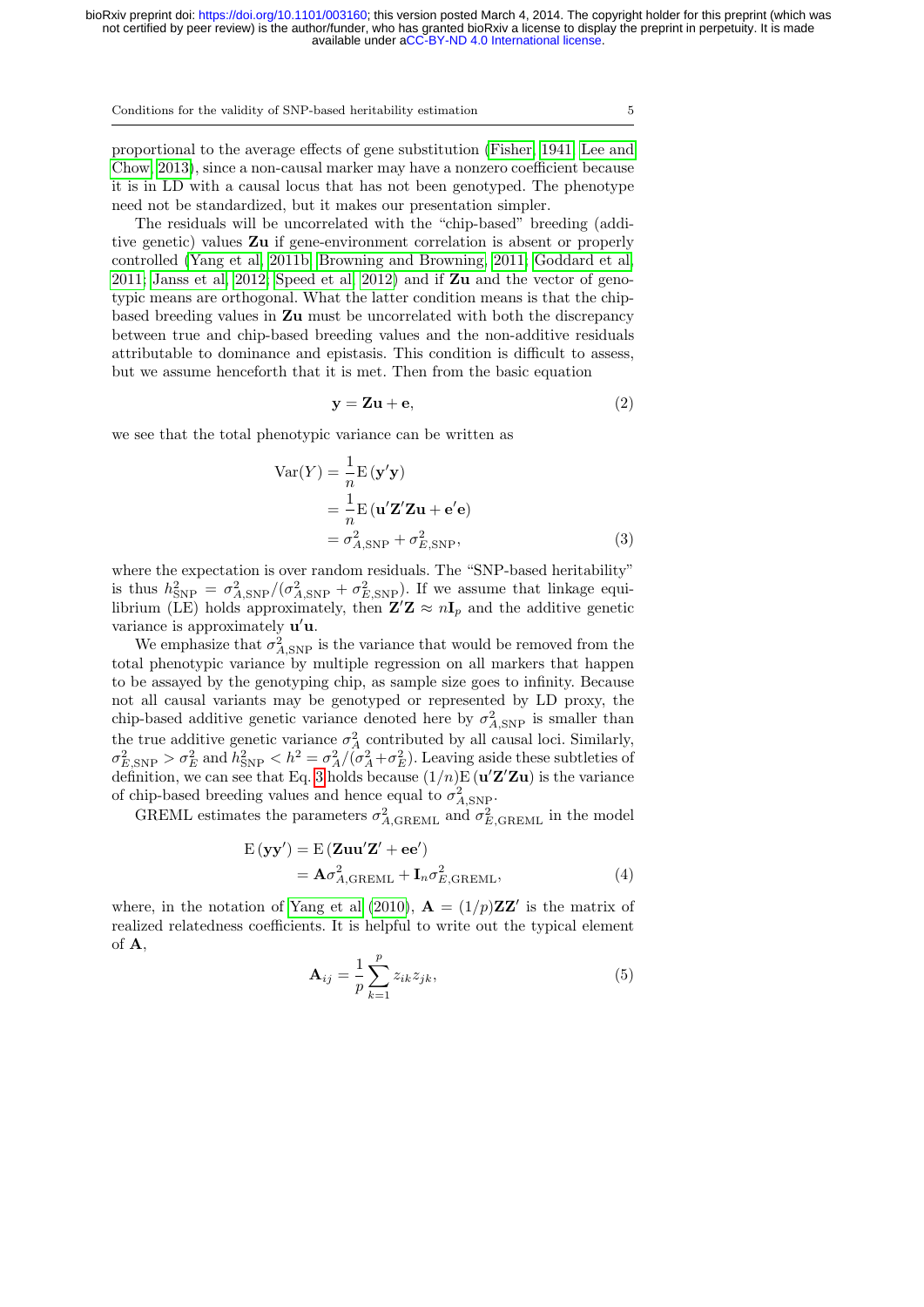6 James J. Lee, Carson C. Chow

which is very analogous to the traditional coefficients of relatedness appearing in the classical formulas for the correlations between close relatives [\(Crow and](#page-20-12) [Kimura, 1970;](#page-20-12) [Lynch and Walsh, 1998\)](#page-21-5). Preserving this analogy turns out to be important because different possible standardizations of the  $X_{ik}$  will lead to different estimates of the variance components. For example, if a matrix differing from  $A$  by a constant factor is used in the place of  $A$ , then the estimate of  $\sigma_{A, \text{GREML}}^2$  will be multiplied by that constant [\(Speed et al, 2012\)](#page-21-2). The average of the off-diagonal realized relatedness coefficients over all pairs is zero [\(Powell et al, 2010\)](#page-21-6), and the diagonal elements of A converge to unity as p becomes large.

At this point the equality of the first and second lines in Eq. [4](#page-4-2) should be regarded not as a derivable fact but rather as a priori definitions of the parameters  $\sigma_{A, \text{GREML}}^2$  and  $\sigma_{E, \text{GREML}}^2$ . Note that  $\sigma_{A, \text{GREML}}^2 + \sigma_{E, \text{GREML}}^2$  $\sigma_{A,\text{SNP}}^2 + \sigma_{E,\text{SNP}}^2 = \text{Var}(Y).$ 

The emergence of the matrix  $A$  from the action of the expectation operator in Eq. [4](#page-4-2) implies that  $\bf{A}$  is a constant (up to permutations of the sample) characterizing the population from which the  $n$  individuals have been drawn. The expectation must thus be interpreted as taken over random samples of size n sharing the same precise histogram of relatedness coefficients  $A_{ij}$  but differing in the specific entries of **e**. In this way  $\bf{A}$  is somewhat analogous to the sum of the squared differences between the independent variable and its mean (an ancillary statistic) in [Fisher'](#page-20-13)s [\(1973\)](#page-20-13) discussion of univariate linear regression. Since fixing  $Z$  suffices to fix  $A$ , we henceforth assume that  $Z$  is fixed. This interpretation does not seem problematic; across distinct samples of large size  $n$  from the same population, genotyped with the same  $p$ -variant chip, histograms of relatedness coefficients with a reasonable shared bin width should exhibit little variability.

Let us compare Eqs. [3](#page-4-1) and [4.](#page-4-2) The expectation of  $ee'$  alone is  $I_n \sigma_{E,SNP}^2$ . Therefore,  $(\sigma_{A, \text{GREML}}^2, \sigma_{E, \text{GREML}}^2) = (\sigma_{A, \text{SNP}}^2, \sigma_{E, \text{SNP}}^2)$  implies that  $\mathbf{Zuu} \mathbf{Z'} =$  $A\sigma_{A,\text{SNP}}^2$ , which in turn implies that  $\mathbf{Zuu'Z'}$  is proportional to  $\mathbf{u'uZZ'}$ . Such proportionality does not hold, however, as a matter of mathematical necessity. Therefore the question is posed: under what circumstances is

$$
h_{\text{GREML}}^2 = \frac{\sigma_{A,\text{GREML}}^2}{\sigma_{A,\text{GREML}}^2 + \sigma_{E,\text{GREML}}^2}
$$
 (the quantity estimated by GREML)

approximately equal to

$$
h_{\text{SNP}}^2 = \frac{\sigma_{A,\text{SNP}}^2}{\sigma_{A,\text{SNP}}^2 + \sigma_{E,\text{SNP}}^2}
$$
 (what we wish to know)?

It is important to note that no assumption-free adjustment of  $h_{\text{GREML}}^2$ can yield a reliable estimate of the true heritability  $h^2$  if the genotyping chip assays a limited panel of markers. For example, it may be that rare causal variants have large phenotypic effects, and such variants may be absent from the genotyping chip and poorly represented by LD proxy. Therefore, if it turns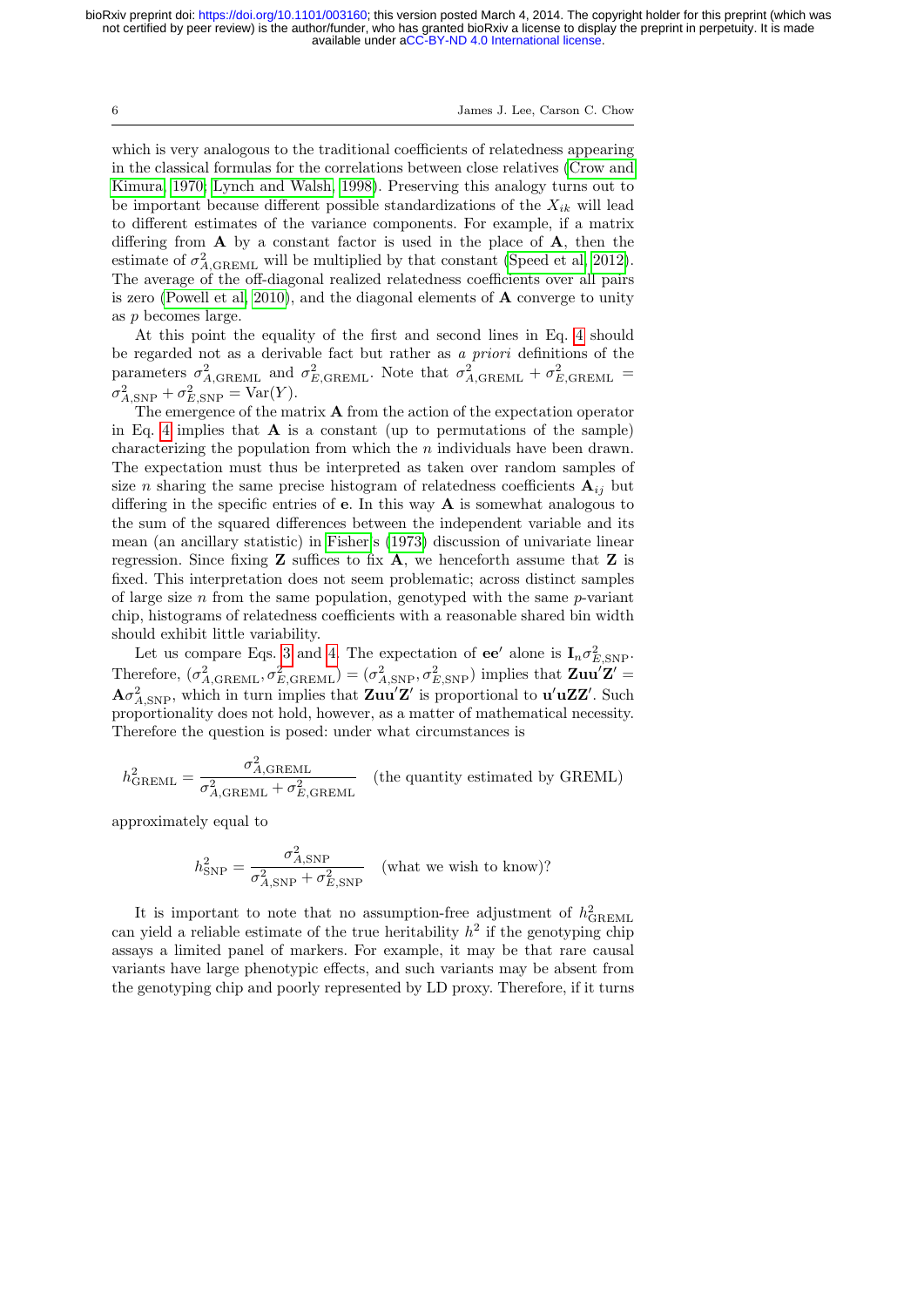out that  $h^2_{\text{GREML}}$  bears no exact relationship to  $h^2$ , this should not necessarily be construed as a fault of GREML. The most that can be reasonably demanded from the method is that  $h_{\text{GREML}}^2 \approx h_{\text{SNP}}^2$ , and this is the issue that we address here.

[Yang et al](#page-22-4)  $(2010)$  assume that each element of **u** can be regarded as an independent draw from a normal distribution with mean zero and variance  $\sigma_{A,\text{SNP}}^2/p$ . The desired equality between  $\sigma_{A,\text{GREML}}^2$  and  $\sigma_{A,\text{SNP}}^2$  then follows if we further suppose that the treatment of **u** as a vector of independent random variables justifies the replacement of **uu**' with  $I_p \sigma_{A, \text{SNP}}^2$  under the action of the expectation operator. There are two aspects of this assumption, however, that seem rather nonbiological. The first is that the number of markers with nonzero regression coefficients ("nonzeros") is typically believed to be much smaller than the total number of genotyped markers [\(Park et al, 2011;](#page-21-7) [Stahl](#page-21-8) [et al, 2012\)](#page-21-8), which is inconsistent with a normal distribution. Secondly and more importantly, the partial regression coefficients in **u** represent the average effects of gene substitution (or LD proxies for such effects) and thus cannot be said to vary randomly across individuals. Hence, while the spectrum of the coefficients could be described by a normal distribution or some other distribution, the exterior product  $uu'$  cannot be averaged over this distribution characterizing markers when given as an input to an expectation operator over random residuals disturbing the phenotypes of *individuals*. This implies that uu' is not proportional to the identity matrix.

Note the contrast between the meaning of u in the GREML literature and in the treatment of linear mixed models by [Lynch and Walsh](#page-21-5) [\(1998\)](#page-21-5). For instance, in the example of Lynch and Walsh's Chapter 26, the elements of u are the breeding values of the pedigree founders and thus can properly be said to vary randomly across different realizations of the pedigree structure.

For the reasons just given, we refrain from the [Yang et al](#page-22-4) [\(2010\)](#page-22-4) assumption and treat u as an arbitrary fixed constant rather than a random variable. Fixing both Z and u implies that the population targeted for inference consists of random samples sharing the same *sample* value of  $\sigma_{A,\text{SNP}}^2$  (Eq. [3\)](#page-4-1). This limitation does not seem unduly restrictive since, for values of  $n$  often used in GREML applications (∼10,000), different samples from the same population (e.g., Northwest Europeans) will scarcely differ in their realized values of  $\sigma^2_{A,\text{SNP}}$ .

We can now write the typical off-diagonal element of the matrix  $\mathbf{Zuu'Z'}$ in component form as

$$
\left(\mathbf{Zuu'Z'}\right)_{ij} = \left(\sum_{k=1}^p z_{ik} u_k\right) \left(\sum_{k=1}^p z_{jk} u_k\right) = \sum_{k=1}^p z_{ik} z_{jk} u_k^2 + \sum_{k \neq \ell} z_{ik} u_k z_{j\ell} u_\ell. \tag{6}
$$

Now suppose that the constants  $u_k^2$  were all equal to  $u^2 = \sigma_{A, \text{SNP}}^2 / p$ . Then the first sum in the expression above would become  $\mathbf{A}_{ij} \sigma_{A, \text{SNP}}^2$ . However, since it is surely false that each marker has the same squared coefficient in the regression on standardized genotypes, we decompose each  $u_k^2$  into the sum  $u^2 + \Delta_k = \sigma_{A, \text{SNP}}^2/p + \Delta_k$ , where  $\sum \Delta_k = 0$ . If there are many genotyped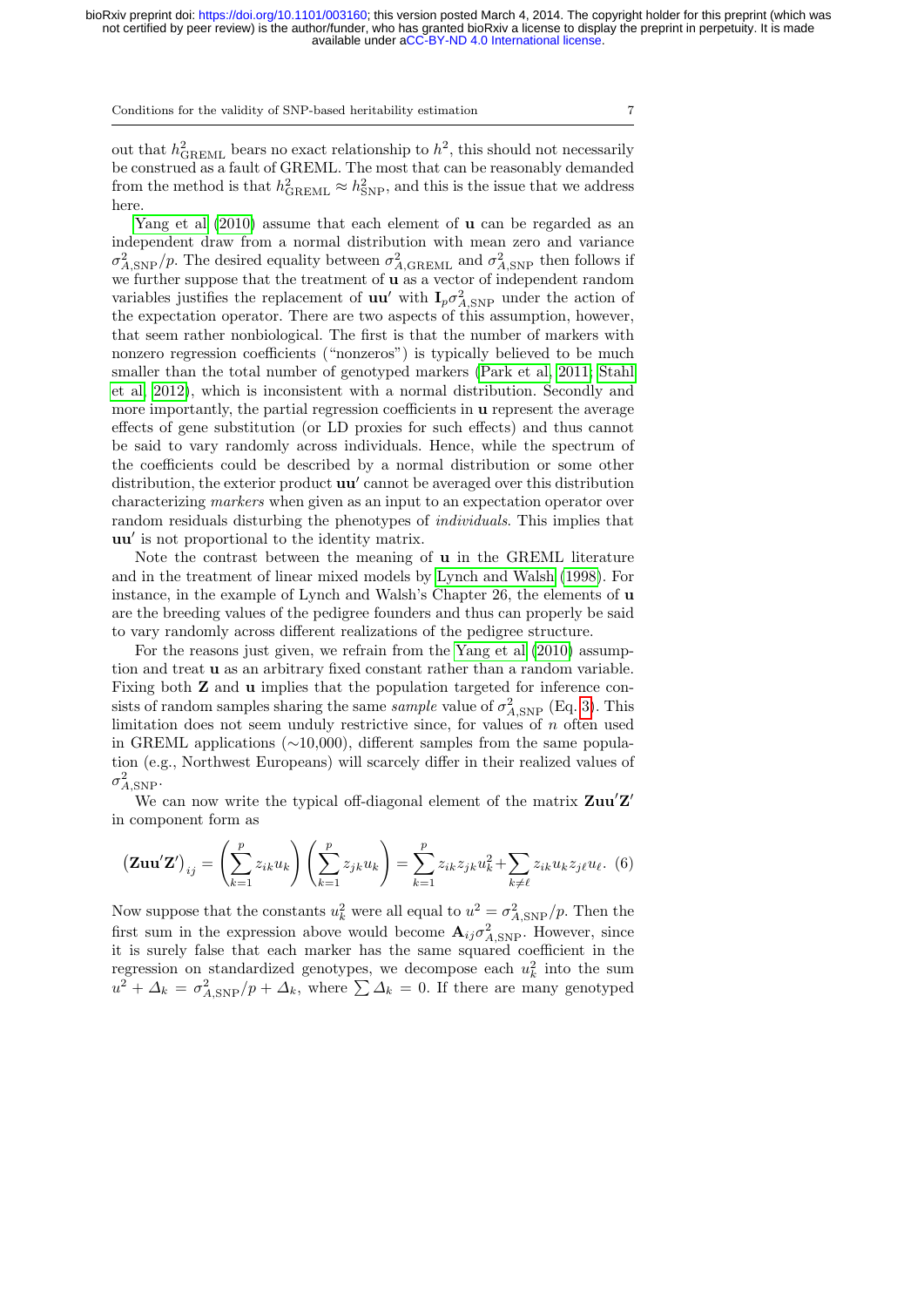8 James J. Lee, Carson C. Chow



<span id="page-7-1"></span>Fig. 1 Boxplots of the three terms in Eq. [7](#page-7-0) for pairs of simulated individuals and u. Red corresponds to Term 1, green to Term 2, and blue to Term 3. The plots on the left display the results for 100 markers in LE, whereas those on the right display the results for 1,000 markers in LE. Values lying beyond 1.5 times the interquartile range past either the 25th or 75th percentile are omitted. Note that the average of each term is close to zero.

markers, then  $u^2$  is a rather small quantity. If the nonzeros are a small fraction of the total, then most of the  $\Delta_k$  are equal to  $-u^2$ . If the kth marker has a nonzero coefficient, however, then its  $\Delta_k$  has a relatively large positive value. Then we have, for the typical off-diagonal element of  $\mathbf{Zuu}^{\prime}\mathbf{Z}^{\prime}$ ,

<span id="page-7-0"></span>
$$
\underbrace{\mathbf{A}_{ij}\sigma_{A,\text{SNP}}^{2}}_{\text{Term 1}} + \underbrace{\sum_{k=1}^{p} z_{ik}z_{jk}\Delta_k}_{\text{Term 2}} + \underbrace{\sum_{k\neq\ell} z_{ik}u_kz_{j\ell}u_{\ell}}_{\text{Term 3}}.
$$
 (7)

We have already stated that the sum of Term 1 over all pairs of individuals is zero (i.e., the sum of  $\mathbf{A}_{ij}$  over  $i \neq j$  is zero). Since the  $\Delta_k$  are constants, the sum of Term 2 over all pairs is also zero. The sum of Term 3 over all pairs is zero as well because knowledge of randomly chosen individual i's genotype at marker  $k$  cannot provide any information about randomly chosen individual j's genotype at marker  $\ell$ , even if k and  $\ell$  are in perfect LD; only individual j's own genotype at k can provide this information.

It might seem that Terms 2 and 3 must be extremely small compared to Term 1 for each pair of individuals i and j in order for  $\sigma_{A,\text{GREML}}^2 \approx \sigma_{A,\text{SNP}}^2$  to hold. In genetic data, however, this condition will rarely be fulfilled. To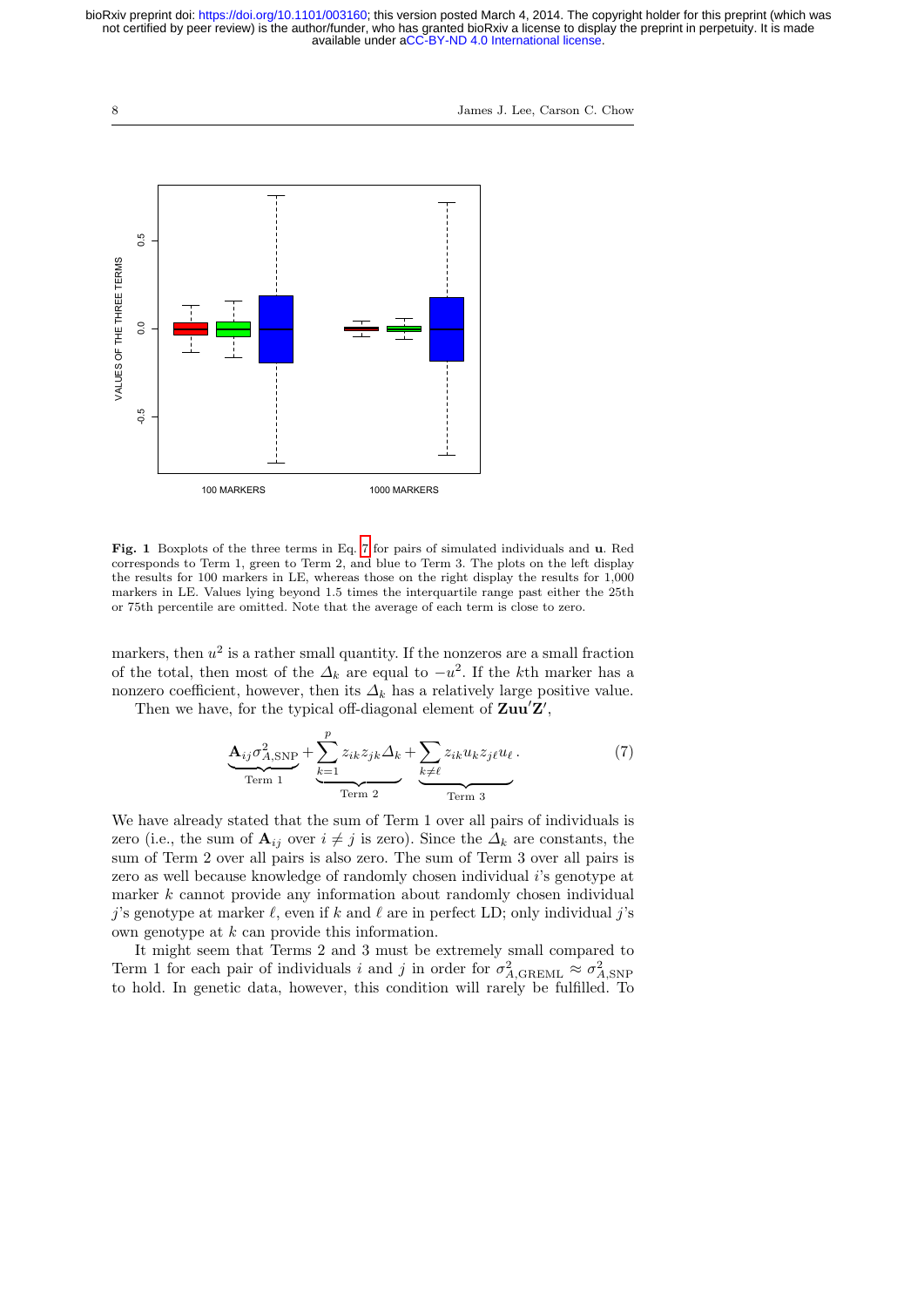

<span id="page-8-0"></span>Fig. 2 Boxplots of the three terms in Eq. [7](#page-7-0) for pairs of real genotyped individuals (but simulated u). Red corresponds to Term 1, green to Term 2, and blue to Term 3. The plots on the left display the results for 100 contiguous genotyped markers on chromosome 1, whereas those on the right display the results for 200 such markers elsewhere on the same chromosome. Values lying beyond 1.5 times the interquartile range past either the 25th or 75th percentile are omitted.

illustrate this fact, we simulated 1,000 individuals with genomes consisting of 100 markers in LE and MAFs drawn uniformly from (0.05, 0.50). The elements of u were drawn from a normal distribution and constrained to produce  $\sigma_{A,\text{SNP}}^2 = 0.50$ . The results of calculating all three terms in Eq. [7](#page-7-0) for each pair show that Term 2 is often comparable in magnitude to Term 1 and that Term 3 is frequently larger (Fig. [1\)](#page-7-1). Increasing the number of markers from 100 to 1,000 only reinforced this conclusion. It is also of some interest to calculate the three terms in Eq. [7](#page-7-0) using real data so as to examine the impact of LD. We therefore used the [Chabris et al](#page-20-8) [\(2013\)](#page-20-8) data to run simulations using distinct sets of 100 and 200 contiguous SNPs on chromosome 1. Each real SNP typically showed moderate to strong LD with neighbors, and there were pairs of SNPs with values of  $r^2$  exceeding 0.90. As can be seen in Fig. [2,](#page-8-0) the use of real data did not cause Terms 2 and 3 to vanish. Note that the average of each term was still close to zero.

Despite the failure of Terms 2 and 3 to vanish, GREML is often unbiased as a means of estimating  $\sigma_{A,\mathrm{SNP}}^2$  when applied to real genetic data [\(Speed et al,](#page-21-2) [2012,](#page-21-2) [2013;](#page-21-9) [Zhou et al, 2013;](#page-22-8) [Browning and Browning, 2013;](#page-20-14) [Lee et al, 2013\)](#page-21-10), which implies that the vanishing of the additional terms is not a necessary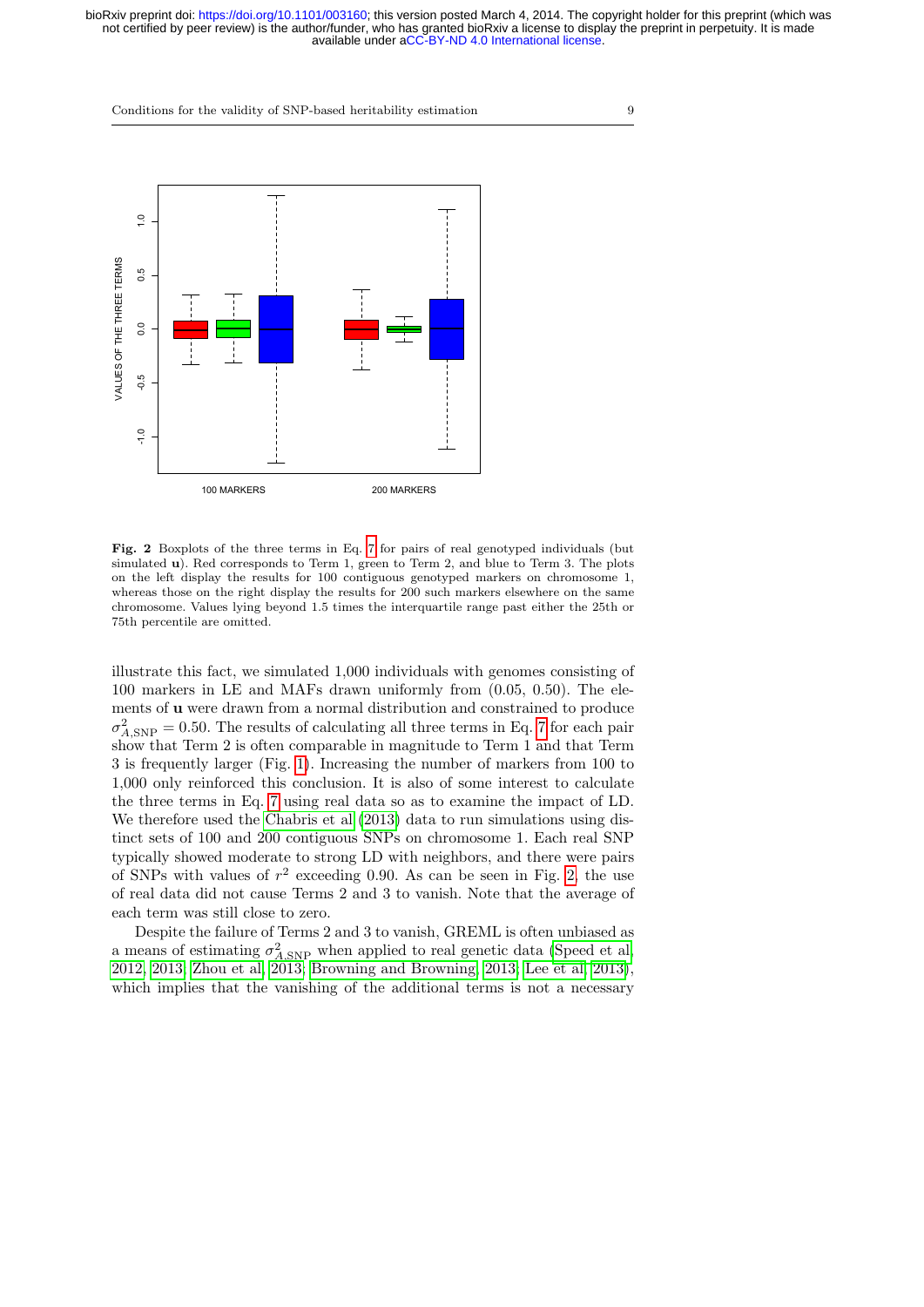10 James J. Lee, Carson C. Chow

condition. Here we seek a more general characterization of those cases where GREML is accurate.

The variance components are estimated with GREML using REML [\(Lynch](#page-21-5) [and Walsh, 1998;](#page-21-5) [Yang et al, 2010,](#page-22-4) [2011a;](#page-22-9) [Vattikuti et al, 2012\)](#page-22-10). We now derive certain conditions that the maximum-likelihood (ML) estimates must satisfy. The GREML model in Eq. [4](#page-4-2) is equivalent to treating y as drawn from a multivariate normal distribution with mean zero and covariance matrix  $V =$  $\mathbf{A}\sigma_{A,\text{GREML}}^2 + \mathbf{I}_n \sigma_{E,\text{GREML}}^2$ . In the absence of fixed effects, the log-likelihood is thus

<span id="page-9-0"></span>
$$
L(\mathbf{V} \mid \mathbf{y}) = -\frac{n}{2} \ln 2\pi - \frac{1}{2} |\mathbf{V}| - \frac{1}{2} \mathbf{y}' \mathbf{V}^{-1} \mathbf{y}.
$$
 (8)

The ML estimates of the variance components are obtained by taking the partial derivatives of Eq. [8](#page-9-0) with respect to  $\sigma_{A, \text{GREML}}^2$  and  $\sigma_{E, \text{GREML}}^2$  and setting the resulting equations to zero. Now recall that if M is a square matrix whose elements are multiples of a scalar  $x$ , then

$$
\frac{\partial \ln |\mathbf{M}|}{\partial x} = \text{Tr}\left(\mathbf{M}^{-1} \frac{\partial \mathbf{M}}{\partial x}\right),\,
$$

$$
\frac{\partial \mathbf{M}^{-1}}{\partial x} = -\mathbf{M}^{-1} \frac{\partial \mathbf{M}}{\partial x} \mathbf{M}^{-1}.
$$

Using these facts, we differentiate Eq. [8](#page-9-0) and obtain

$$
\frac{\partial L(\mathbf{V} \mid \mathbf{y})}{\partial \sigma_i^2} = -\frac{1}{2} \operatorname{Tr} (\mathbf{V}^{-1} \mathbf{V}_i) + \frac{1}{2} \mathbf{y}' \mathbf{V}^{-1} \mathbf{V}_i \mathbf{V}^{-1} \mathbf{y},\tag{9}
$$

where

$$
\frac{\partial \mathbf{V}}{\partial \sigma_i^2} \equiv \mathbf{V}_i = \begin{cases} \mathbf{I}_n & \text{if } \sigma_i^2 = \sigma_{E, \text{GREML}}^2 \\ \mathbf{A} & \text{if } \sigma_i^2 = \sigma_{A, \text{GREML}}^2 \end{cases}.
$$

The ML conditions are thus

<span id="page-9-2"></span>
$$
\operatorname{Tr}\left(\widehat{\mathbf{V}}^{-1}\right) = \mathbf{y}'\widehat{\mathbf{V}}^{-1}\widehat{\mathbf{V}}^{-1}\mathbf{y},
$$

$$
\operatorname{Tr}\left(\widehat{\mathbf{V}}^{-1}\mathbf{A}\right) = \mathbf{y}'\widehat{\mathbf{V}}^{-1}\mathbf{A}\widehat{\mathbf{V}}^{-1}\mathbf{y},
$$
(10)

where  $\hat{\mathbf{V}} = \mathbf{A}\hat{\sigma}_{A,\text{GREML}}^2 + \mathbf{I}_n\hat{\sigma}_{E,\text{GREML}}^2$  is the ML estimate of **V**. Since ML estimates are consistent given mild regularity conditions, we set the estimate estimates are consistent given mild regularity conditions, we set the estimate  $\left(\widehat{\sigma}_{A,\text{GREML}}^2, \widehat{\sigma}_{E,\text{GREML}}^2\right)$  equal to  $\left(\sigma_{A,\text{GREML}}^2, \sigma_{E,\text{GREML}}^2\right)$  for convenience.

To express the GREML variance components in terms of the observables **y** and **A** (which in turn depend on the parameters of primary interest  $\sigma_{A,\text{SNP}}^2$ and  $\sigma_{E, \text{SNP}}^2$ ), we need an approximation for  $V^{-1}$ . A standard linear algebra approximation of the matrix inverse is

<span id="page-9-1"></span>
$$
\mathbf{V}^{-1} \approx \sigma_{E, \text{GREML}}^{-2} \left( \mathbf{I}_n - \frac{\sigma_{A, \text{GREML}}^2}{\sigma_{E, \text{GREML}}^2} \mathbf{A} \right). \tag{11}
$$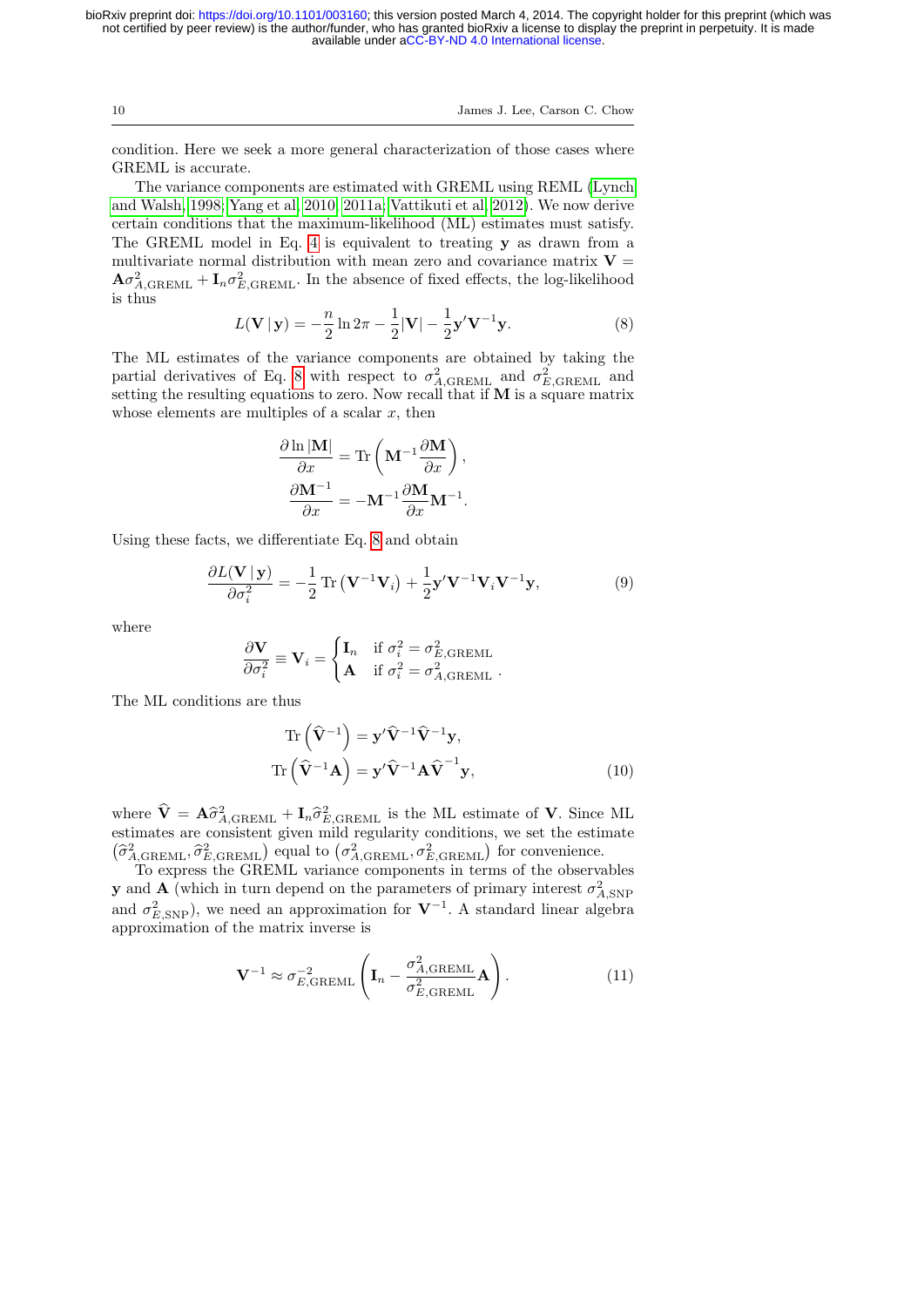Multiplying Eq. [11](#page-9-1) by  $V$ , we obtain

$$
\mathbf{I}_n - \frac{\sigma_{A, \text{GREML}}^4}{\sigma_{E, \text{GREML}}^4} \mathbf{A}^2,\tag{12}
$$

and thus the vanishing of the second term will render Eq. [11](#page-9-1) a good approximation of  $V^{-1}$ . Given p markers in LE, the average of the squared off-diagonal elements of **A** is close to  $1/p$  (which we confirmed in the simulations generating Fig. [1\)](#page-7-1). The typical off-diagonal element of  $\mathbf{A}^2$ ,  $\sum_{j=1}^n \mathbf{A}_{ij} \mathbf{A}_{jk}$ , is thus likely to be smaller than  $n/p$ . It follows that  $\sigma_{A, \text{GREML}}^2 \ll \sigma_{E, \text{GREML}}^2$  and  $n \ll p$  are sufficient conditions for Eq. [11](#page-9-1) to serve as an approximation of  $V^{-1}$ . When Eq. [11](#page-9-1) is substituted into Eq. [10,](#page-9-2) we obtain

$$
\sigma_{E, \text{GREML}}^{-2} \left[ n - \frac{\sigma_{A, \text{GREML}}^2}{\sigma_{E, \text{GREML}}^2} \text{Tr}(\mathbf{A}) \right]
$$
\n
$$
= \mathbf{y}' \sigma_{E, \text{GREML}}^{-4} \left( \mathbf{I}_n - \frac{\sigma_{A, \text{GREML}}^2}{\sigma_{E, \text{GREML}}^2} \mathbf{A} \right) \left( \mathbf{I}_n - \frac{\sigma_{A, \text{GREML}}^2}{\sigma_{E, \text{GREML}}^2} \mathbf{A} \right) \mathbf{y}, \quad (13a)
$$

$$
\sigma_{E, \text{GREML}}^{-2} \left[ \text{Tr}(\mathbf{A}) - \frac{\sigma_{A, \text{GREML}}^{2}}{\sigma_{E, \text{GREML}}^{2}} \text{Tr}(\mathbf{A}^{2}) \right]
$$
\n
$$
= \mathbf{y}' \sigma_{E, \text{GREML}}^{-4} \left( \mathbf{I}_{n} - \frac{\sigma_{A, \text{GREML}}^{2}}{\sigma_{E, \text{GREML}}^{2}} \mathbf{A} \right) \mathbf{A} \left( \mathbf{I}_{n} - \frac{\sigma_{A, \text{GREML}}^{2}}{\sigma_{E, \text{GREML}}^{2}} \mathbf{A} \right) \mathbf{y}.
$$
\n(13b)

In principle, we need to solve this system of two equations with two unknowns. However, for large  $n$  and a standardized phenotype we can immediately impose the equality  $1 = \sigma_{A, \text{GREML}}^2 + \sigma_{E, \text{GREML}}^2$ , and noting that  $\text{Tr}(\mathbf{A}) \approx n$ , we obtain the single equation

$$
n\left(1 - \sigma_{A, \text{GREML}}^2\right)\left(1 - 2\sigma_{A, \text{GREML}}^2\right) = \left(1 - \sigma_{A, \text{GREML}}^2\right)\mathbf{y}'\mathbf{y} - 2\sigma_{A, \text{GREML}}^2\mathbf{y}'\mathbf{A}\mathbf{y}
$$
\n(14)

to first order, which in turn implies

<span id="page-10-1"></span>
$$
n\sigma_{A,\text{GREML}}^2 = n - \mathbf{y}' \mathbf{A} \mathbf{y}.\tag{15}
$$

Therefore, if  $\sigma_{A,\text{GREML}}^2 = \sigma_{A,\text{SNP}}^2$ , then  $\mathbf{y}'\mathbf{A}\mathbf{y} = n\sigma_{E,\text{SNP}}^2$ , which corresponds to a necessary condition for GREML to provide a consistent estimator of  $\sigma_{A,\text{SNP}}^2$  in the small- $(n/p)$ , small- $(\sigma_{A,\text{GREML}}^2/\sigma_{E,\text{GREML}}^2)$  regime.

We now examine conditions under which  $\mathbf{y}'\mathbf{A}\mathbf{y} = n\sigma_{E,\text{SNP}}^2$  holds. Let us use  $S_{ij}$  to denote the sum of Terms 2 and 3 in Eq. [7.](#page-7-0) Then the expectation over random residuals of the quadratic form  $y'Ay$  can be written as

<span id="page-10-0"></span>
$$
E\left(\sum_{i,j} A_{ij} y_i y_j\right) = \sum_{i,j} A_{ij} \left[A_{ij} \sigma_{A,\text{SNP}}^2 + S_{ij} + E(e_i e_j)\right].
$$
 (16)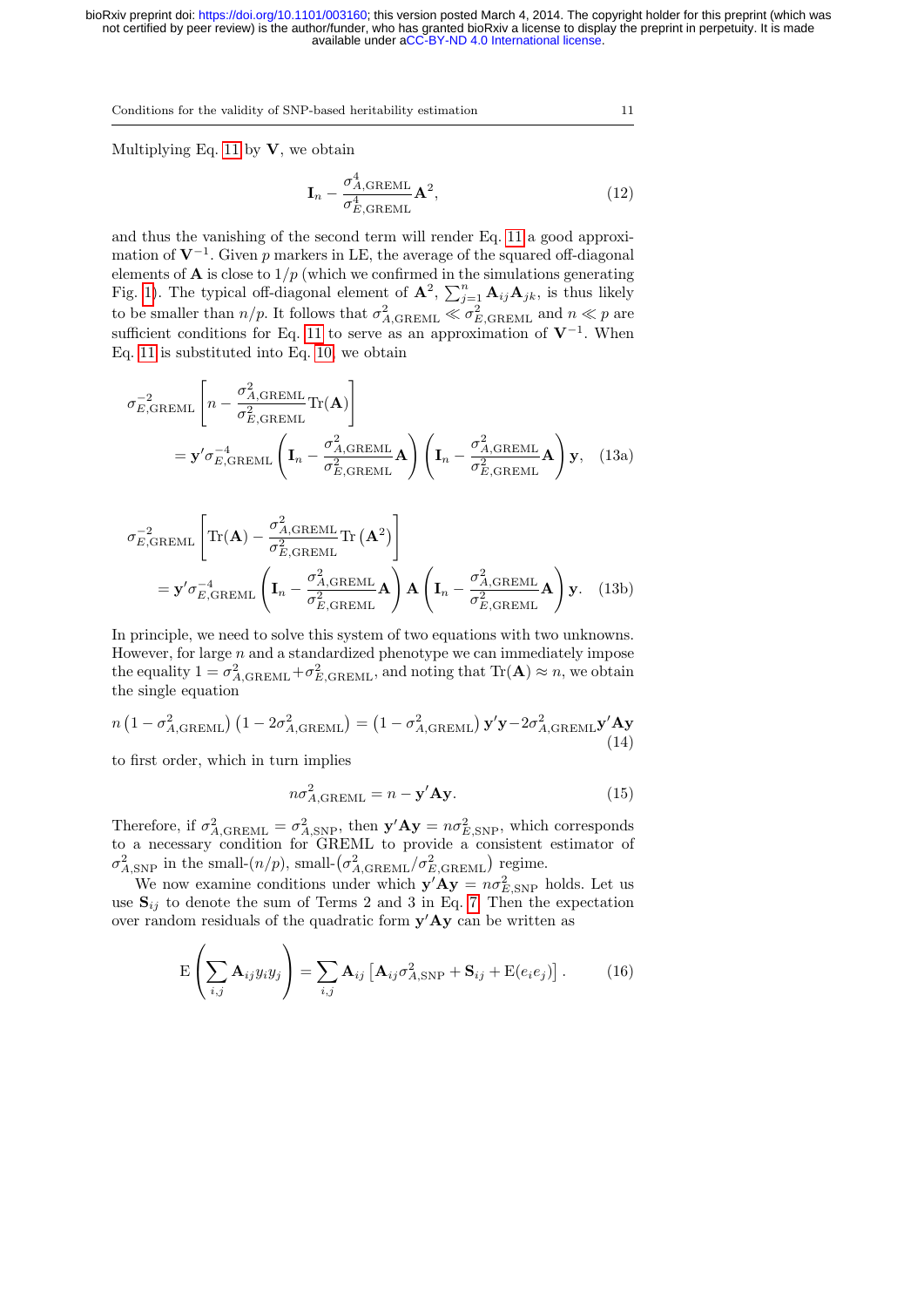12 James J. Lee, Carson C. Chow

The last term is indeed  $n\sigma_{E,SNP}^2$ . The first term,  $\sum \mathbf{A}_{ij}^2 \sigma_{A,SNP}^2$ , has a diagonal contribution converging to  $n\sigma_{A,\text{SNP}}^2$  and an off-diagonal contribution converging to  $2\binom{n}{2}(1/p)\sigma_{A,\text{SNP}}^2$ . Therefore the first term is approximately  $(n +$  $n^2/p\sigma_{A,\text{SNP}}^2$ . The ratio of the first and last terms is approximately  $(1 +$  $n/p$ )( $\sigma_{A,\text{SNP}}^2/\sigma_{E,\text{SNP}}^2$ ), and thus the sufficient conditions for Eq. [11](#page-9-1) to give  $V^{-1}$  also ensure that the contribution of the last term to Eq. [16](#page-10-0) dominates that of the first.

The second term in Eq. [16,](#page-10-0)  $\sum_{i,j} \mathbf{A}_{ij} \mathbf{S}_{ij} = \text{Tr}(\mathbf{A}\mathbf{S})$ , must also be close to zero for  $\sigma_{A, \text{GREML}}^2 \approx \sigma_{A, \text{SNP}}^2$ <br>  $\sum_i \mathbf{A}_{ii} \mathbf{S}_{ii}$ , converges to  $\sum_i \mathbf{S}_{ii}$  a . The diagonal contribution to this sum,  $i_i$   $\mathbf{A}_{ii}\mathbf{S}_{ii}$ , converges to  $\sum_i \mathbf{S}_{ii}$  as p becomes large. Since  $\mathbf{S}_{ii}$  is the deviation of individual *i*'s squared breeding value from  $\mathbf{A}_{ii} \sigma_{A, \text{SNP}}^2 \approx \sigma_{A, \text{SNP}}^2$ , the sum of these deviations over all individuals becomes zero. The off-diagonal contribution to  $Tr(AS)$  can be interpreted as (proportional to) a covariance between relatedness  $A_{ij}$  and the sum of Terms 2 and 3, and this covariance must also be zero.

The sign of  $Tr(AS)$  when it deviates from zero cannot in general be used to predict the sign of  $\sigma_{A,\text{GREML}}^2 - \sigma_{A,\text{SNP}}^2$  from Eq. [15,](#page-10-1) which is derived from an uncontrolled expansion with an unknown range of validity. The following argument for the direction of the bias induced by  $\text{Tr}(\mathbf{AS}) \neq 0$  appears to be valid for typical values of n, p, and  $\sigma_{A, \text{SNP}}^2 / \sigma_{E, \text{SNP}}^2$ . If there is a positive covariance between  $A_{ij}$  and  $S_{ij}$ —meaning that pairs with above-average (below-average) relatedness also tend to have above-average (below-average) values of Terms 2 or 3—the phenotypic products  $y_i y_j$  are systematically too far from zero and thus lead GREML to infer an excessive SNP-based heritability  $(\sigma_{A, \text{GREML}}^2 > \sigma_{A, \text{SNP}}^2)$ . Conversely, if there is a negative covariance between Term 1 and the sum of Terms 2 and 3, the shrinking of phenotypic products toward zero leads GREML to underestimate SNP-based heritability  $(\sigma_{A, \text{GREML}}^2 < \sigma_{A, \text{SNP}}^2)$ . There is a close analogy here to the requirement of a zero correlation between the causal variable and the residual disturbance for least-squares regression to provide an unbiased estimate of a linear causal effect.

Note again that we have made no assumption with respect to whether the partial regression coefficients in u follow a normal distribution or indeed any probability distribution. In fact, as we will shortly demonstrate, GREML can serve as an accurate means of estimating  $h_{\text{SNP}}^2$  in the case of a single nonzero, and obviously a probability distribution prescribing one nonzero and  $p - 1$ zeros is not normal. Therefore this feature of the genetic architecture per se should not affect the accuracy of GREML as a method for estimating  $h_{\mathrm{SNP}}^2$ .

We now show that our account provides quantitative explanations of recent simulation results. Both [Speed et al](#page-21-2) [\(2012\)](#page-21-2) and [Zhou et al](#page-22-8) [\(2013\)](#page-22-8) remarked upon the fact that GREML remains approximately unbiased even as the number of nonzeros becomes very small. This is perhaps surprising because the majority of the  $\Delta_k$  in this case are equal to  $-u^2 = -\sigma_{A, \text{SNP}}^2/p$ . But suppose that there are s nonzeros, where s is an arbitrary positive integer smaller than or equal to  $p$ . As long as the markers are in LE, then the contribution to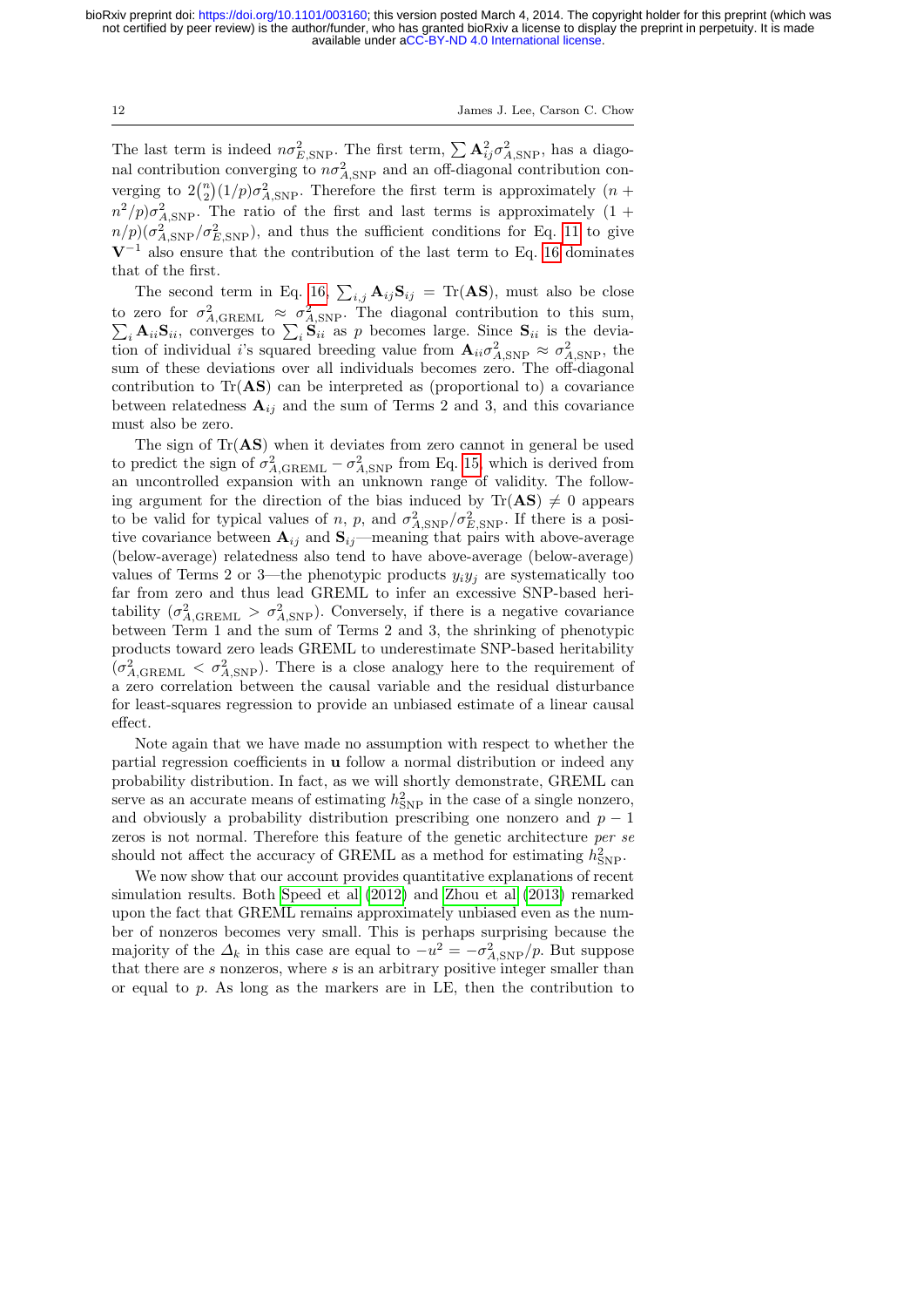$Tr(AS)$  from the products of relatedness and Term 2 is zero since

$$
\sum_{i,j} \sum_{k'} z_{ik'} z_{jk'} \left( \sum_{k=1}^s z_{ik} z_{jk} \Delta_k - \frac{\sigma_{A,\text{SNP}}^2}{p} \sum_{k=s+1}^p z_{ik} z_{jk} \right)
$$
  
= 
$$
n \sum_{k=1}^s \Delta_k - n \frac{p-s}{p} \sigma_{A,\text{SNP}}^2
$$
  
= 
$$
n \left[ \sum_{k=1}^s \left( u_k^2 - \frac{\sigma_{A,\text{SNP}}^2}{p} \right) - \frac{p-s}{p} \sigma_{A,\text{SNP}}^2 \right]
$$
  
= 0, (17)

where we used the property that LE and large n imply  $\sum_i z_{ik} z_{ik'} = n \delta_{k,k'}$  $(\delta_{k,k'}$  is the Kronecker delta). Note that each of the s nonzeros may have an arbitrary MAF and  $u_k$ . Furthermore, the typical term in the expansion of the covariance between relatedness and Term 3 is

<span id="page-12-1"></span><span id="page-12-0"></span>
$$
z_{ik}z_{jk}z_{il}z_{jm}u_{\ell}u_m, \qquad (18)
$$

and LE also ensures that the average of this product vanishes. Whenever  $\ell$  or m indexes a marker outside of the nonzeros, the product vanishes regardless, and a single nonzero thus trivially guarantees a zero covariance. Therefore, since LE guarantees that  $\text{Tr}(\mathbf{AS}) = 0$  in the small- $(n/p)$ , small- $(\sigma_{A,\text{GREML}}^2 / \sigma_{E,\text{GREML}}^2)$ regime, GREML will accurately estimate the heritability captured by a set of independent markers even as the number of nonzeros decreases down to one.

It has been reported that the MAF spectrum of the nonzeros can affect the accuracy of GREML [\(Speed et al, 2012,](#page-21-2) [2013;](#page-21-9) [Lee et al, 2013\)](#page-21-10). Because the calculations related to Eqs. [17](#page-12-0) and [18](#page-12-1) rely on LE rather than any assumption regarding the MAF spectrum, this sensitivity must arise from LD and the tendency of higher-MAF variants to be better tagged by neighboring markers. One way in which LD affects GREML can be easily explained upon making the convenient assumption that the panel of markers is partitioned into two subsets, one of which is characterized by complete LE and the other by complete LD. Then Term 2 can be rewritten as

$$
\sum_{\text{LE set}} z_{ik} z_{jk} \Delta_k + \sum_{\text{LD set}} z_{ik} z_{jk} \Delta_k = \sum_{\text{LE set}} z_{ik} z_{jk} \Delta_k + |\text{LD set}| \mathbf{A}_{ij,\text{LD set}} \sum_{\text{LD set}} \Delta_k,
$$

where  $|\cdot|$  denotes set cardinality and  $\mathbf{A}_{i,i,\text{LD set}}$  is the relatedness over just the markers in the LD set. The factor can be pulled out from the second sum because perfect LD implies that  $z_{ik}z_{jk}$  equals the constant  $|LD \operatorname{set}| A_{ij,LD \operatorname{set}}|$ for each k in the set. Notice that  $A_{ij,LD \text{ set}}$  makes a disproportionate contribution to  $\mathbf{A}_{ii}$ . For example, if there are 10,000 markers and [LD set] = 5,000, then  $A_{ij}$  is a weighted sum of 5,001 contributions where the weight of the LD set is 5,000 times as large as any other. If the nonzeros (positive  $\Delta_k$ ) are all in the LD set, then a positive correlation may be induced between Terms 1 and 2. Conversely, if the nonzeros are all in the LE set, then a negative correlation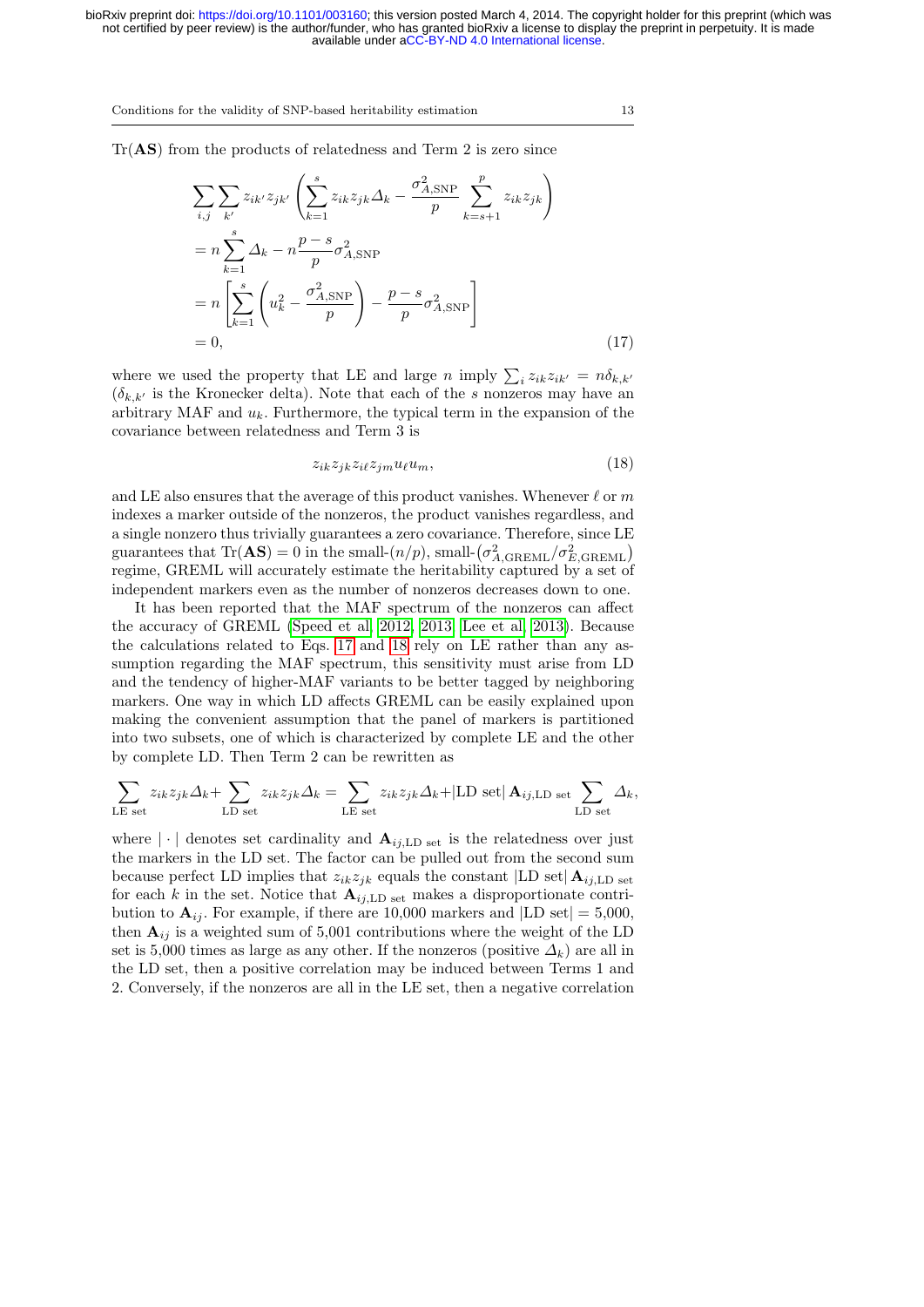14 James J. Lee, Carson C. Chow



<span id="page-13-0"></span>Fig. 3 The strong relationship between the extent to which the simulated nonzero SNP is tagged by neighboring markers and the resulting correlation between relatedness (Eq. [5\)](#page-4-0) and Term 2 (Eq. [7\)](#page-7-0). Each point represents one of 1,000 contiguous genotyped SNPs on chromosome 1 in the dataset of [Chabris et al](#page-20-8)  $(2013)$ . The x-axis represents the sum of the elements in the row of  $C$  (Eq. [1\)](#page-3-0) corresponding to the nonzero SNP, and the y-axis represents the correlation between relatedness and Term 2. The LOESS curve is displayed in red.

may be induced because  $\Delta_k = -u^2$  for each k in the LD set. A small number of nonzeros can therefore lead to upward (downward) bias because by chance the nonzeros may be strongly (poorly) tagged by neighboring SNPs. On the other hand, suppose that there are an equal number of nonzeros in the LE and LD sets. So long as there is no tendency for the  $\Delta_k$  of the nonzeros to be larger in one of the sets, the magnification of the nonzeros in the LD set should be balanced by the diminution of those in the LE set, leading to an overall estimate of  $h_{SNP}^2$  that may be nearly unbiased.

To illustrate the impact of LD on the covariance between relatedness and Term 2, we performed simulations where each of 1,000 contiguous SNPs on chromosome 1 in the [Chabris et al](#page-20-8) [\(2013\)](#page-20-8) data was stipulated to be the single nonzero. Fig. [3](#page-13-0) shows that there was a strong correlation, approaching unity, between the chosen nonzero's redundancy with neighboring SNPs (Eq. [1\)](#page-3-0) and the resulting covariance between relatedness and Term 2. Because we used only a single nonzero in each simulation, Term 3 was trivially zero for all pairs and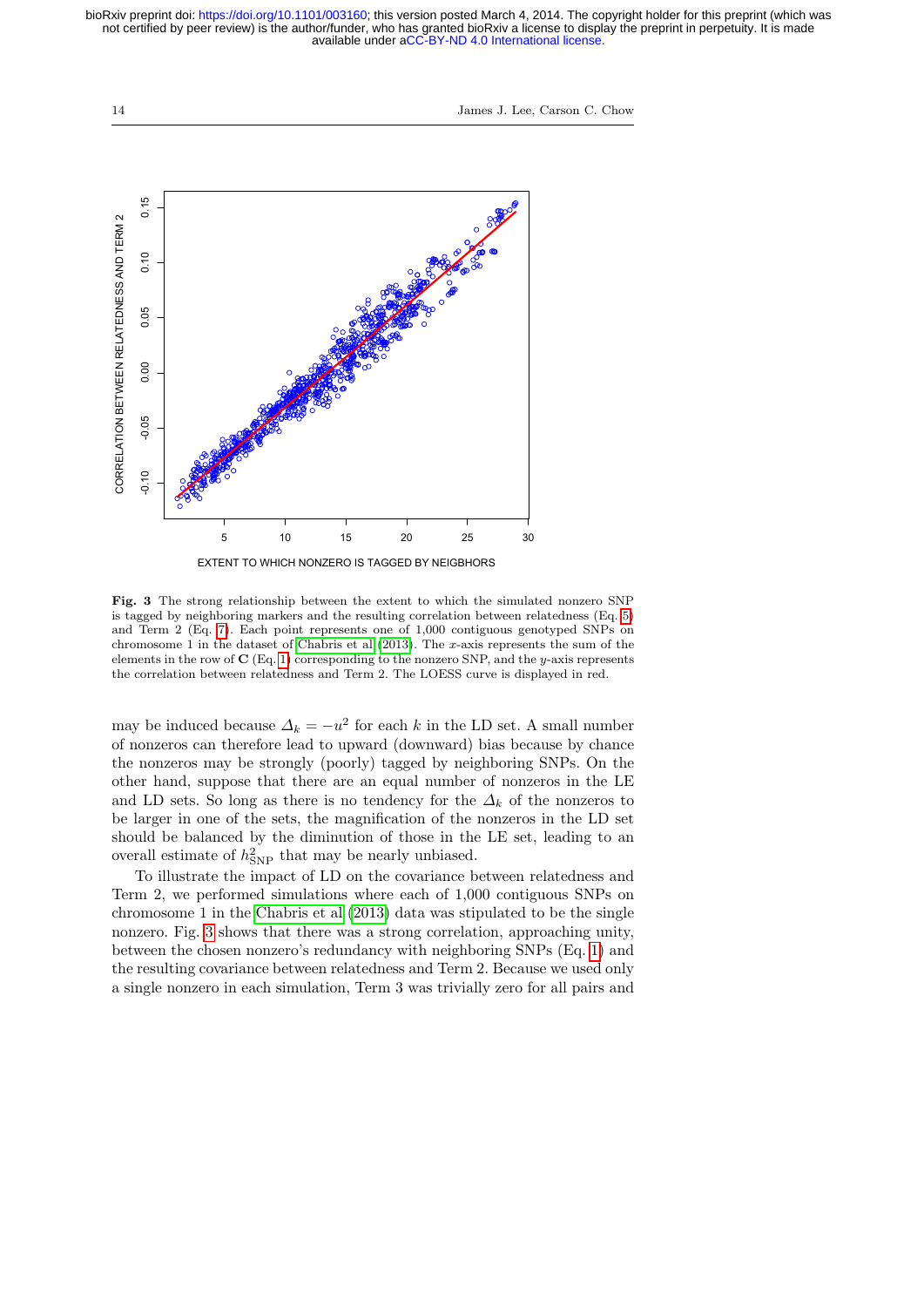therefore did not need to be computed. The results displayed in Fig. [3](#page-13-0) clearly bear out the fact that a clustering of nonzeros among the most (least) welltagged markers leads to a positive (negative) covariance between relatedness and the additional terms in Eq. [7.](#page-7-0)

A shortcoming of our mathematical expressions is that they make no predictions when either  $n/p$  or  $\sigma_{A, \text{GREML}}^2 / \sigma_{E, \text{GREML}}^2$  is relatively large. However, because the requirements of small  $n/p$  and  $\sigma_{A, \text{GREML}}^2/\sigma_{E, \text{GREML}}^2$  only arise from our need to approximate  $V^{-1}$  for the purpose of obtaining a closed-form solution of the ML equations, it is quite plausible that our condition for the unbiasedness of GREML as a method for estimating  $h_{\text{SNP}}^2$  continues to be necessary outside of the small- $(n/p)$ , small- $(\sigma_{A, \text{GREML}}^2 / \sigma_{E, \text{GREML}}^2)$  regime. In particular, the condition of a zero correlation between relatedness and the additional terms in Eq. [7](#page-7-0) should continue to hold for the following intuitive reason. If we reduced the dataset such that the phenotypic products of pairs within a given bin of relatedness (plus/minus a small quantity) were averaged together, then the conditional average of the additional terms equaling zero given any relatedness would ensure that the average phenotypic product of pairs within a fixed bin of relatedness is equal to that relatedness times  $\sigma_{A,\text{SNP}}^2$ .

We found that the small values of  $n$ ,  $p$ , and  $s$  used in our simulations based on the [Chabris et al](#page-20-8) [\(2013\)](#page-20-8) dataset prevented the diagonal contribution to Tr(AS) from closely approaching zero, thereby rendering this dataset unsuitable for simulations extrapolating our deductions. For this reason we turned to our second dataset, where  $n$  and  $p$  are more typical of GREML applications. In this series of simulations, each of the markers in Table [1](#page-2-0) was specified in turn to be the single nonzero. The true  $h_{\rm SNP}^2$  was set to 0.50, and we recorded the  $\hat{h}_{\text{GREML}}^2$  produced by each replicate.

The results displayed in Fig. [4](#page-15-0) bear out our predictions.

- 1. It is possible for  $h_{\text{GREML}}^2 \approx h_{\text{SNP}}^2$  even if there is only one nonzero, as long as its level of LD with neighbors is typical of the SNP panel. In the case of a moderately tagged nonzero, no average  $\hat{h}_{\text{GREML}}^2$  missed the true  $h_{\text{SNP}}^2$ by more than 0.014.
- 2. Strong (weak) tagging leads to upward (downward) bias in  $h_{\rm GREML}^2$  as an estimate of  $h_{\text{SNP}}^2$ , and this bias increases with the nonzero's deviation from the typical level of tagging. This dose-response relationship is consistent with the increasing magnitude of the correlation between relatedness and Term 2 in Eq. [7](#page-7-0) as the nonzero deviates from the typical level of tagging (Fig. [3\)](#page-13-0). There was one anomalous result: our randomly chosen marker satisfying our criteria for low MAF and poor tagging (rs11039838) showed an average  $\hat{h}_{\text{GREML}}^2$  of 0.487, not far from the true  $h_{\text{SNP}}^2$ . To determine whether this was an unusual deviation from the overall trend, we reran the simulation of this scenario, this time specifying all 125 markers satisfying our criteria for low MAF and poor tagging as nonzeros of equal coefficient magnitude  $(u_k)$ . The resulting average  $\widehat{h}_{\rm GREML}^2$  was 0.347 [95% CI = (0.340,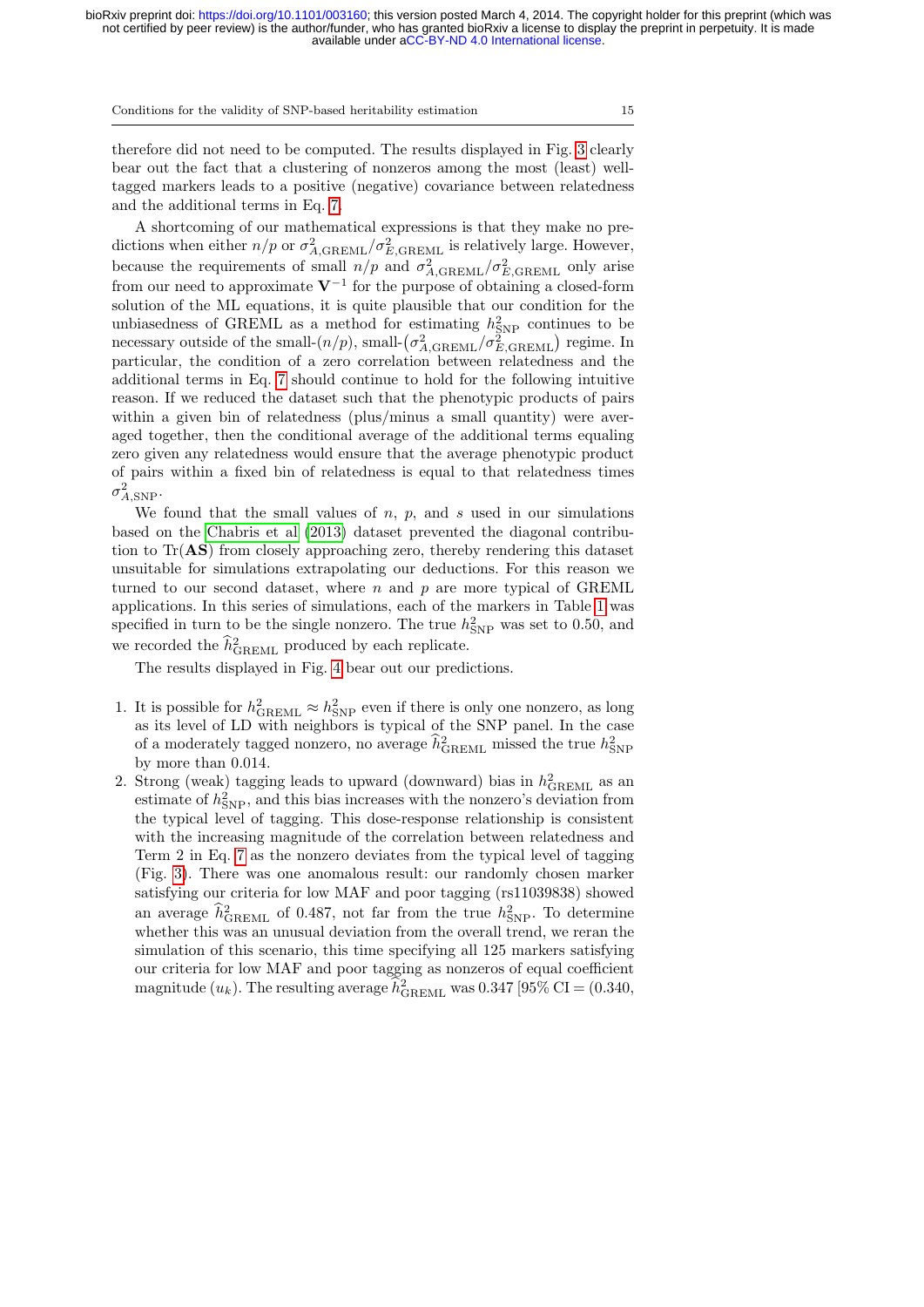

<span id="page-15-0"></span>Fig. 4 Simulations of GREML performance in the case of a single nonzero. Each group of three markers was characterized by very similar tagging levels within the group. Red corresponds to markers with MAF  $\sim$ 0.01, green to MAF  $\sim$ 0.25, and blue to MAF  $\sim$ 0.50. Each scenario was tested with 200 replicates, which led to very precise estimates of the central tendencies. The purple horizontal line corresponds to the true  $h_{\text{SNP}}^2$  of 0.50.

0.353)], further from the true  $h_{\mathrm{SNP}}^2$  and closer to those observed at the other MAFs within our group of poorly tagged markers.

- 3. Once the level of tagging is controlled, the MAF of the nonzero has no discernible systematic impact on  $h_{\text{GREML}}^2$ . Even the anomalous result produced by our initial choice of a poorly tagged low-MAF marker (rs11039838) deviated in the opposite direction from the prediction of an account positing an association between low MAF of a nonzero per se and underestimation of  $h^2_{\text{SNP}}$ .
- 4. The average of the heritability estimates across all 15 markers (0.525) was close to the true  $h^2_{\text{SNP}}$ .

To confirm that  $h_{\text{GREML}}^2 \approx h_{\text{SNP}}^2$  if the nonzeros are representative of the entire genotyping chip with respect to tagging, we ran another simulation specifying 10,000 randomly chosen markers as the nonzeros. The distribution of tagging (Eq. [1\)](#page-3-0) in this subset was nearly identical to the distribution among all 697,709 genotyped markers. The mean of the  $h_{\rm GREML}^2$  estimates was 0.499 [95% CI = (0.487, 0.511)]. It is worth pointing out that we drew the magnitudes of the nonzero coefficients from a normal distribution. If the distribution is such that a few coefficients are much larger than others, than it is possible that chance unrepresentative tagging of the dominating nonzeros will lead to some bias. However, this potential problem does not seem too threatening in practice,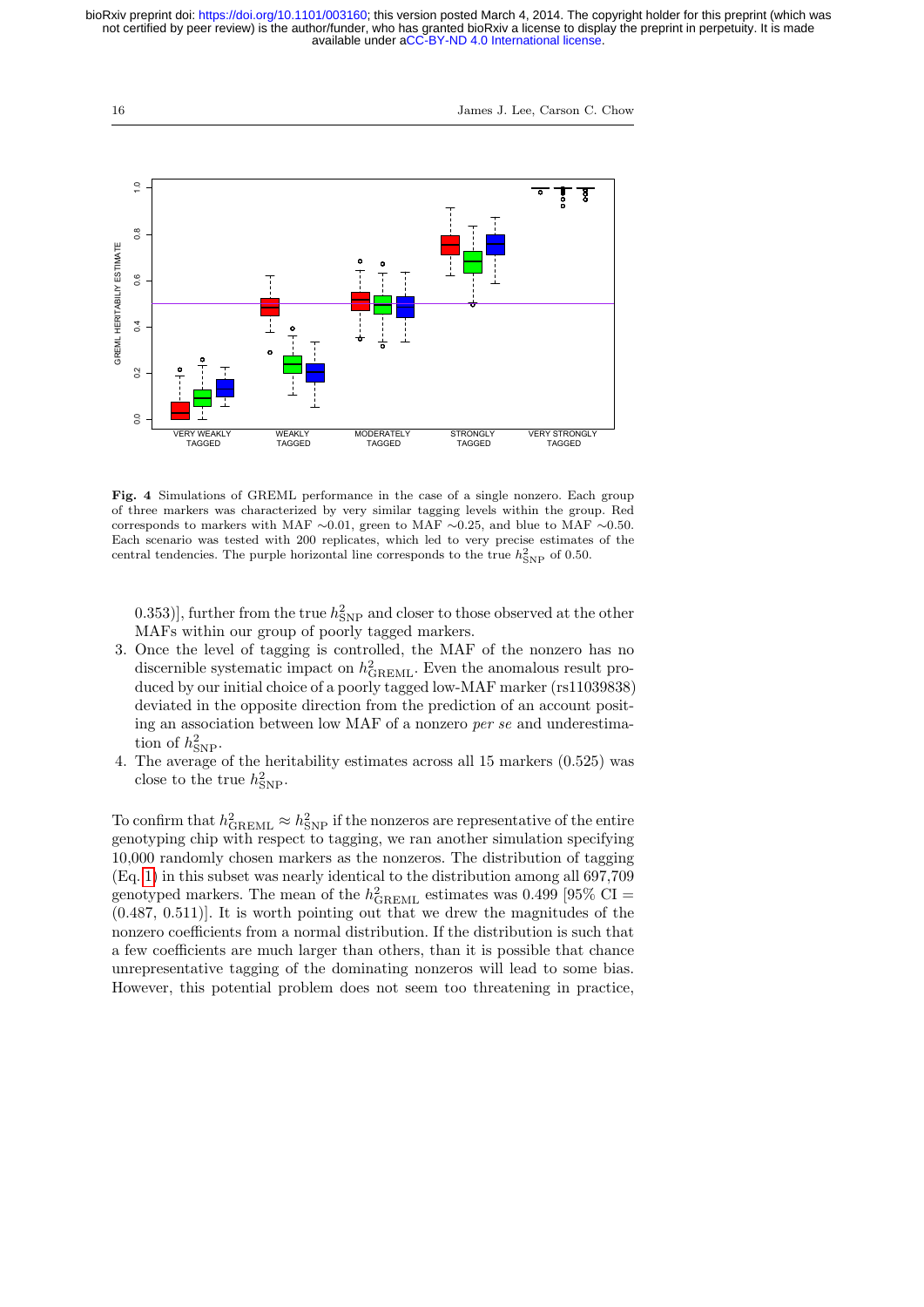| <b>Table 2</b> Comparison of empirical and GCTA standard errors |  |
|-----------------------------------------------------------------|--|
|-----------------------------------------------------------------|--|

<span id="page-16-0"></span>

| $SNP$ i                       | standard deviation        | mean of GCTA    |
|-------------------------------|---------------------------|-----------------|
|                               | of $\hat{h}_c^2$<br>IREML | standard errors |
| very weakly tagged nonzeros   |                           |                 |
| rs4674229                     | 0.0456                    | 0.0637          |
| rs4716447                     | 0.0539                    | 0.0661          |
| rs4968679                     | 0.0479                    | 0.0672          |
| weakly tagged nonzeros        |                           |                 |
| rs11039838                    | 0.0593                    | 0.0679          |
| rs4912830                     | 0.0577                    | 0.0681          |
| rs2654534                     | 0.0577                    | 0.0680          |
| moderately tagged nonzeros    |                           |                 |
| rs7620645                     | 0.0613                    | 0.0691          |
| rs12692474                    | 0.0588                    | 0.0684          |
| rs4870308                     | 0.0624                    | 0.0691          |
| strongly tagged nonzeros      |                           |                 |
| rs16841231                    | 0.0596                    | 0.0667          |
| rs6424728                     | 0.0657                    | 0.0678          |
| rs328890                      | 0.0572                    | 0.0660          |
| very strongly tagged nonzeros |                           |                 |
| rs10138824                    | 0.0014                    | 0.0596          |
| rs2718306                     | 0.0073                    | 0.0606          |
| rs8006587                     | 0.0075                    | 0.0603          |

because loci of large effect are relatively easy to detect and can be removed from the analysis.

Interestingly, although we have not mathematically analyzed the standard errors produced by GREML software, we found in our simulations that GCTA's standard errors are reasonably accurate (so long as  $h_{\rm GREML}^2$  is not near either boundary) (Table [2\)](#page-16-0). The fact that the GCTA standard errors are slightly larger than the corresponding empirical standard deviations of  $\hat{h}_{\text{GREML}}^2$  is not necessarily a drawback of GCTA because the empirical standard deviations do not reflect the variation in realized  $\sigma_{A,\rm SNP}^2$  (attributable to variation in Z) from sample to sample. The figures of [Speed et al](#page-21-2) [\(2012\)](#page-21-2) and [Zhou et al](#page-22-8) [\(2013\)](#page-22-8) show very large standard deviations of heritability estimates in the case of few nonzeros because they varied the identities of the nonzeros across replicates. Across repeated studies of the same phenotype, where of course the identities of the nonzeros do not vary, it appears that GREML procedures produce robust standard errors after all.

# Discussion

In the present work, we have deduced a necessary condition for equality between the parameter  $h_{\text{GREML}}^2$  (which is estimated by software packages such as GCTA) and  $h_{\text{SNP}}^2$  (the proportion of the phenotypic variance attributable to SNPs assayed by the given genotyping chip), in a regime allowing the inverse of the matrix  $V$  to be approximated by an explicit expression. In short,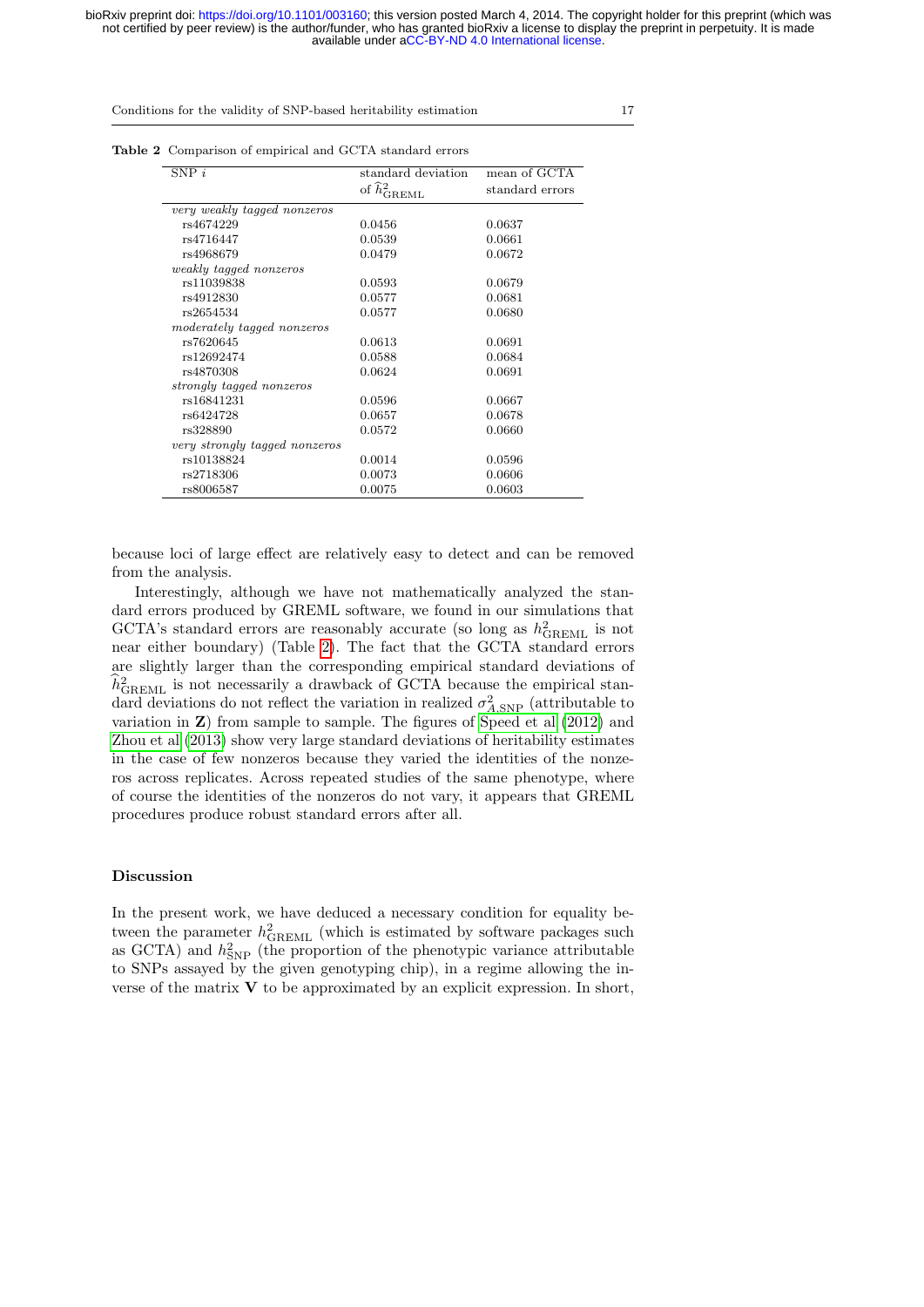the condition is that  $\sum_{i,j} A_{ij} \mathbf{S}_{ij} = 0$ , where  $\mathbf{A}_{ij}$  is the realized relatedness of individuals i and j and  $S_{ij}$  is the deviation of the expected phenotypic product of individuals i and j from  $\mathbf{A}_{ij}\sigma_{A,\text{SNP}}^2$ . This condition in turn requires a zero correlation between relatedness and  $S_{ij}$ .

It is extremely plausible that this condition continues to be necessary for  $h_{\text{GREML}}^2 = h_{\text{SNP}}^2$  outside of the small- $(n/p)$ , small- $(\sigma_{A,\text{GREML}}^2 / \sigma_{E,\text{GREML}}^2)$ regime in which we derived it. For suppose that the condition fails, perhaps because  $A_{ij}$  and  $S_{ij}$  are positively correlated. Inspection of Eq. [7](#page-7-0) shows that a positive correlation and consequent non-vanishing of the additional two terms causes the average phenotypic product of pairs exhibiting a given positive relatedness  $\mathbf{A}_{ij}$  to exceed  $\mathbf{A}_{ij} \sigma_{A, \text{SNP}}^2$ . This excess phenotypic similarity between positively related individuals should "trick" GREML into overestimating heritability ( $h_{\text{GREML}}^2 > h_{\text{SNP}}^2$ ). A positive (negative) correlation between relatedness and at least Term 2 in Eq. [7](#page-7-0) can be induced by an overrepresentation of the nonzeros among the most (least) strongly tagged markers, and our simulations using small  $n/p$  but large  $\sigma_{A, \text{SNP}}^2 / \sigma_{E, \text{SNP}}^2$  confirmed that such overrepresentation leads to a biasing of estimates in the expected direction.

This account appears to be consistent with all simulation studies of GREML performance that have appeared thus far. [Speed et al](#page-21-2) [\(2012,](#page-21-2) [2013\)](#page-21-9) also found that the extent to which nonzeros are in strong (weak) LD with neighbors is associated with the degree to which GREML produces upwardly (downwardly) biased estimates of  $h_{\text{SNP}}^2$ . In simulations with independent markers, where of course each nonzero is as well tagged as any other marker, [Zaitlen and](#page-22-11) [Kraft](#page-22-11) [\(2012\)](#page-22-11) found that GREML produces unbiased estimates of  $h_{\mathrm{SNP}}^2$ . [Speed](#page-21-2) [et al](#page-21-2) [\(2012,](#page-21-2) [2013\)](#page-21-9), [Zhou et al](#page-22-8) [\(2013\)](#page-22-8), [Browning and Browning](#page-20-14) [\(2013\)](#page-20-14), and [Lee](#page-21-10) [et al](#page-21-10) [\(2013\)](#page-21-10) used real genetic data characterized by LD in their simulations, and we replicated their findings that choosing a large and random sample of markers to serve as the nonzeros leads to an absence of substantial bias. We note again that many of the simulations by ourselves and others finding that GREML is unbiased when  $\sum_{i,j} A_{ij} S_{ij} = 0$  have not adhered to small  $n/p$ and  $\sigma_{A, \text{GREML}}^2 / \sigma_{E, \text{GREML}}^2$ . For example, [Zaitlen and Kraft](#page-22-11) [\(2012\)](#page-22-11) found that GREML can be unbiased even in the case that  $n > p$ . The restrictive assumptions of small  $n/p$  and  $\sigma_{A, \text{GREML}}^2 / \sigma_{E, \text{GREML}}^2$  that we employed to derive the condition  $\sum_{i,j} A_{ij} S_{ij} = 0$  thus appear to be matters of mathematical convenience only. Therefore studies that partition heritability among different parts of the genome or that analyze highly heritable phenotypes should be sound, so long as the condition  $\sum_{i,j} A_{ij} S_{ij} = 0$  is satisfied.

We have not discussed the potential for a correlation between Terms 1 and 3 (Eq. [7\)](#page-7-0). Presumably such a correlation might arise if the phenotype is subject to assortative mating, which tends to induce positive LD between causal variants [\(Fisher, 1918;](#page-20-0) [Crow and Kimura, 1970;](#page-20-12) [Lynch and Walsh,](#page-21-5) [1998\)](#page-21-5). In this case individual i's genotype at marker k is a weak proxy for i's genotype at  $\ell$ , and the fact that i and j show a positive realized similarity at k (Term 1) may also mean that they tend to show similarity at markers  $k$ and  $\ell$  (Term 3). However, because phenotypes subject to assortative mating are probably also subject to natural selection, which tends to induce negative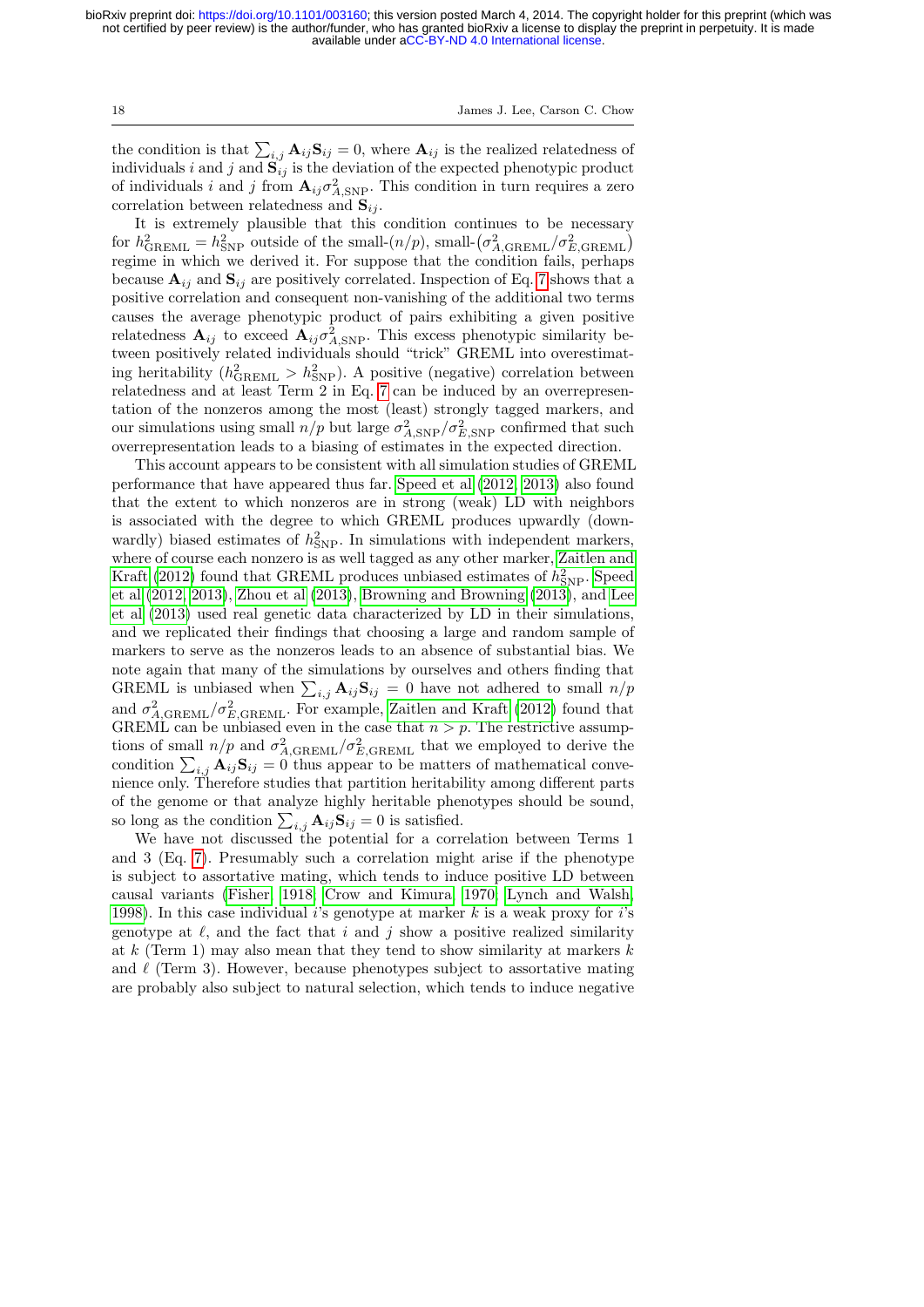LD [\(Lande, 1977;](#page-21-11) [Bulmer, 1980\)](#page-20-15), it may be that even assortative mating does not suffice to induce a correlation between Terms 1 and 3 large enough to invalidate GREML heritability estimates. This is perhaps an important issue for further research.

Here we provide a sketch of how our account generalizes to the SNP-based genetic correlation between two traits. If we use  $\mathbf{v} \in \mathbb{R}^p$  to denote the vector of partial regression coefficients in the regression of the second phenotype on standardized genotypes, then we can write

$$
\left(\sum_{k=1}^{p} z_{ik} u_k\right) \left(\sum_{k=1}^{p} z_{jk} v_k\right) = \sum_{k=1}^{p} z_{ik} z_{jk} u_k v_k + \sum_{k \neq \ell} z_{ik} u_k z_{jk} v_\ell
$$

$$
= \mathbf{A}_{ij} \sigma_{A, \text{SNP}} \text{(trait 1, trait 2)} + \mathbf{S}_{ij},
$$

where the definition of  $S_{ij}$  is more or less retained from the univariate case. One complication is that the part of  $S_{ij}$  corresponding to LD among distinct causal loci (Term 3) is defined to be part of the genetic correlation by some authors [\(Lynch and Walsh, 1998\)](#page-21-5). If we ignore this complication and assume LE among causal loci, then the SNP-based genetic covariance will be estimated without bias by GREML if the markers that are nonzeros with respect to both traits are an effectively random sample of all genotyped markers. Furthermore, the GREML-estimated genetic correlation (the ratio of genetic covariance to the square roots of the genetic variances) may be close to unbiased as an estimate of the true genetic correlation under fairly general conditions, since biases attributable to missing causal variants and unrepresentative tagging of nonzeros may cancel from both the numerator and denominator [\(Trzaskowski](#page-21-12) [et al, 2013\)](#page-21-12). These issues may also be a worthwhile focus of future research.

Our explication shows that GREML estimates of SNP-based heritability will be reasonably accurate under much wider circumstances than those under this approach has been previously derived. Such estimates are insensitive to the number, MAF spectrum, and coefficient magnitudes per se of the markers with nonzero regression coefficients. The sensitivity to the LD properties of the genomic regions containing the nonzeros, however, does raise some concern. This is the crucial question: how likely is it that the nonzeros of a given phenotype are effectively like a large and random sample of all genotyped (or imputed) markers with respect to tagging?

So far we have two sources of guidance. First, it has been empirically found that the frequency spectrum of nonzeros tends to be skewed toward low MAF [\(Park et al, 2011\)](#page-21-7). Such a skew is also plausible for evolutionary reasons. A trait-affecting mutation is likely to face a slight selection pressure that disfavors its frequency increase [\(Eyre-Walker, 2010\)](#page-20-3), and because a causal variant can only be in strong LD with a marker if the two sites have similar MAFs [\(Wray](#page-22-2) [et al, 2011\)](#page-22-2), the spectrum of markers tagging causal variants should also be skewed toward low MAF. Since low-MAF variants tend to be less strongly tagged on the whole, we might then expect  $h_{\text{GREML}}^2 < h_{\text{SNP}}^2$  to be typical. On the other hand, because the correlation between MAF and tagging is less than perfect (∼ .30 in our larger dataset), it might be reasonable to expect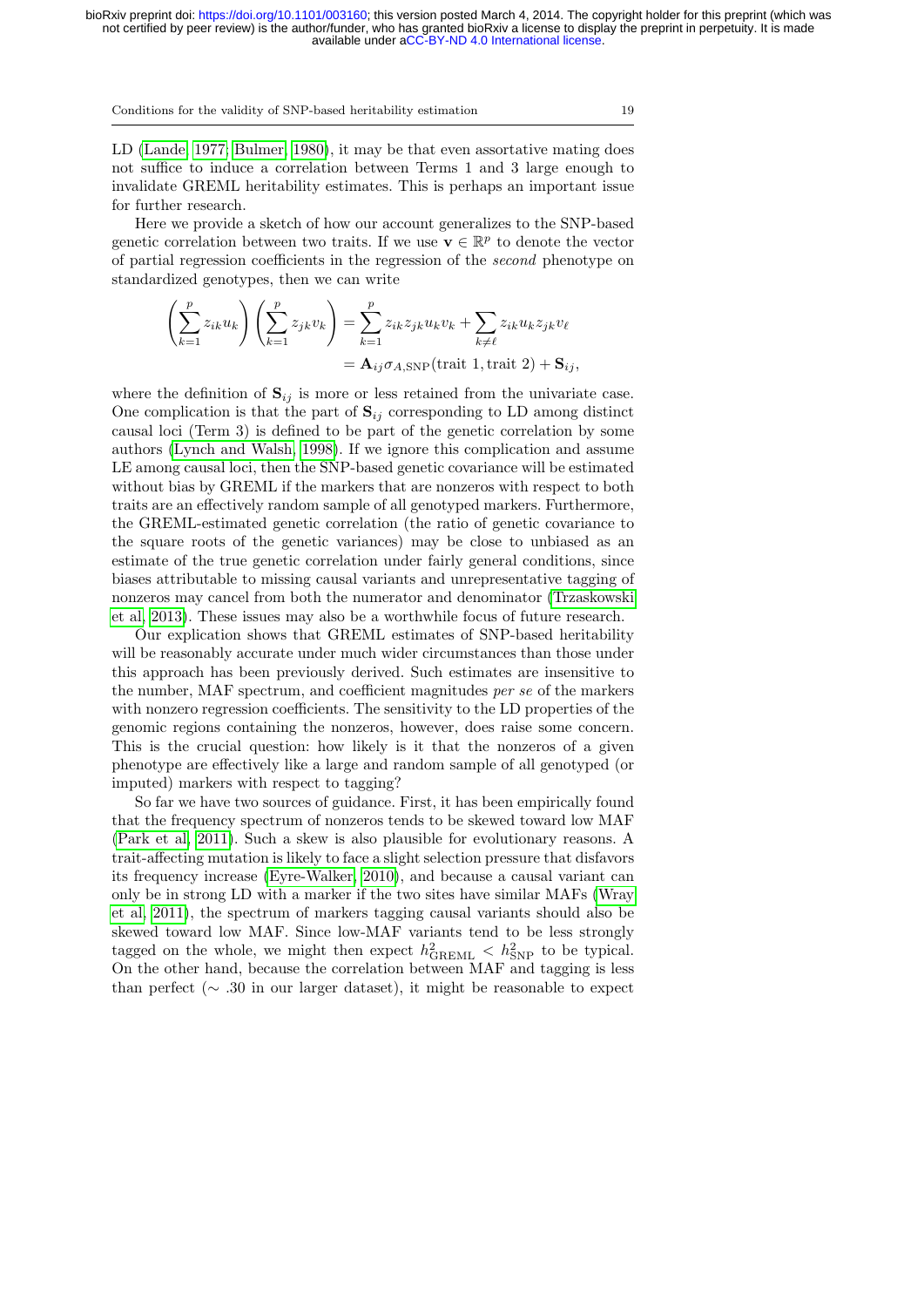20 James J. Lee, Carson C. Chow

that such a bias will usually be mild if the number of nonzeros is large. In the simulations of [Speed et al](#page-21-2) [\(2012,](#page-21-2) [2013\)](#page-21-9) and [Lee et al](#page-21-10) [\(2013\)](#page-21-10), even a strong correlation between MAF and coefficient magnitude introduced biases of only about .05, and perhaps underestimates of  $h<sub>SNP</sub><sup>2</sup>$  to this extent have no practical bearing on the discussion of missing heritability. Second, [Speed et al](#page-21-2) [\(2012\)](#page-21-2) have implemented an ingenious method in the LDAK package that weights markers by the extent to which they are tagged by neighbors when calculating realized relatedness. It appears from their simulations that using the resulting LD-adjusted **A** matrix to estimate  $h_{\text{SNP}}^2$  is usually successful in removing most of any bias affecting an estimate based on the unadjusted  $A$  matrix (Eq. [5\)](#page-4-0). When they applied the LDAK method to several real phenotypes, they found a tendency for the LDAK-corrected estimates to be larger than the standard GREML estimates (supporting the notion that causal loci tend to reside at low MAF), but these increases were modest and perhaps of little practical relevance to the issue of missing heritability.

In future studies we recommend employing both the LDAK and standard GREML methods and considering their results together. Although LDAK can markedly attenuate substantial biases affecting standard GREML estimates, in some cases LDAK introduces a small bias that is otherwise absent [\(Speed](#page-21-2) [et al, 2012,](#page-21-2) [2013;](#page-21-9) [Lee et al, 2013\)](#page-21-10). Perhaps surprisingly, given the mathematical nonequivalence of what we have called  $h_{\rm SNP}^2$  and  $h_{\rm GREML}^2$ , the GREML method is quite robust. It should remain a valuable tool in quantitative genetics and gene-trait mapping research for some time to come.

## Web Resources

Genome-wide Complex Trait Analysis (GCTA), [http://www.complextraitgen](http://www.complextraitgenomics.com/software/gcta)omics. [com/software/gcta](http://www.complextraitgenomics.com/software/gcta)

Linkage-Disequilibrium Adjusted Kinships (LDAK), [http://dougspeed.com/](http://dougspeed.com/ldak) [ldak](http://dougspeed.com/ldak)

PLINK, <http://pngu.mgh.harvard.edu/~purcell/plink>, [https://www.cog](https://www.cog-genomics.org/plink2)-genomics. [org/plink2](https://www.cog-genomics.org/plink2)

Acknowledgements We thank Doug Speed and Xiang Zhou for answering our queries. This work was supported by the Intramural Program of the NIH, The National Institute of Diabetes and Digestive and Kidney Diseases (NIDDK). Assistance with phenotype harmonization and genotype cleaning, as well as with general study coordination, was provided by the Gene Environment Association Studies, GENEVA Coordinating Center (U01 HG004446). Assistance with data cleaning was provided by the National Center for Biotechnology Information.

#### References

<span id="page-19-0"></span>Bell AE (1977) Heritability in retrospect. Journal of Heredity 68:297–300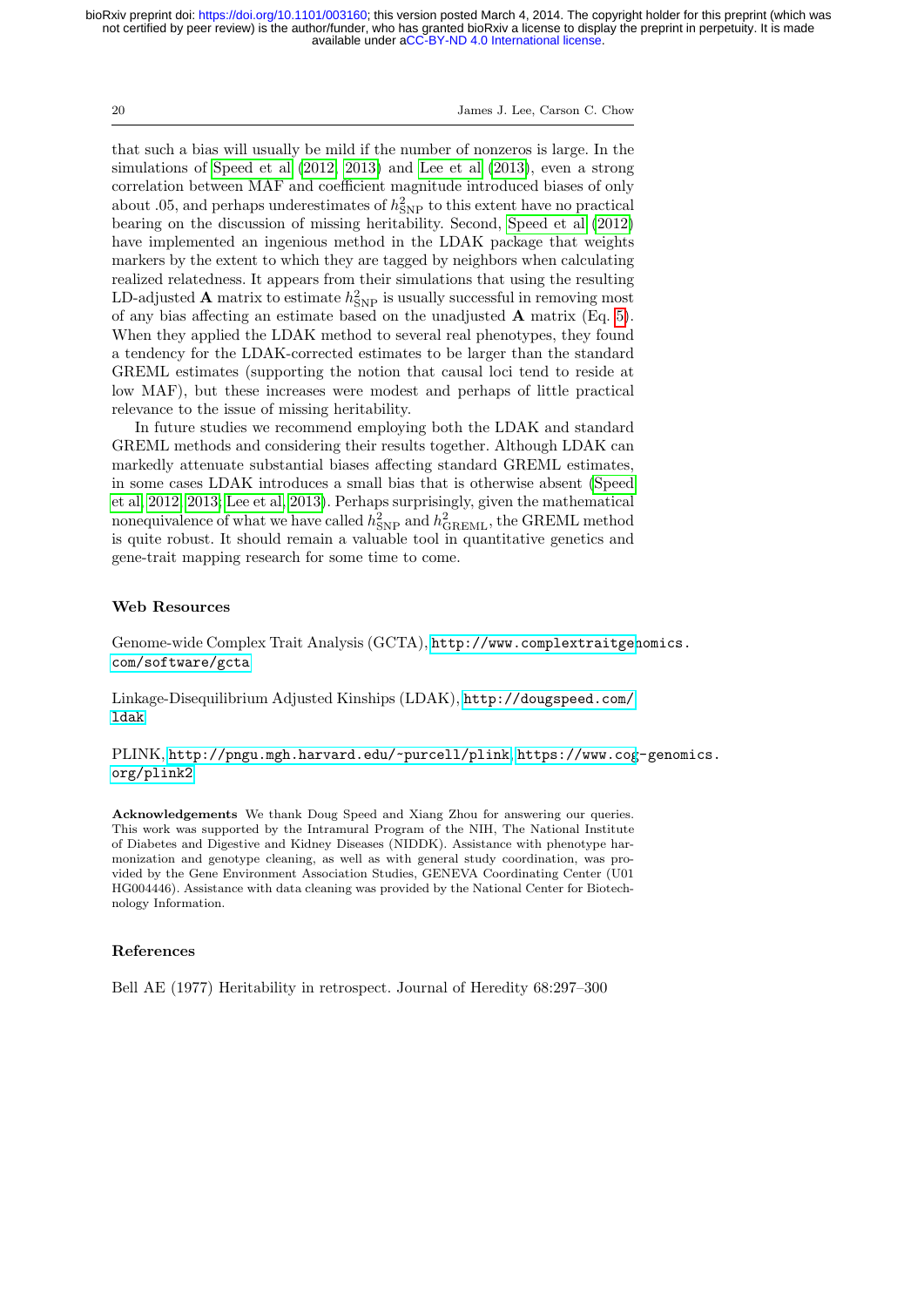Conditions for the validity of SNP-based heritability estimation 21

- <span id="page-20-7"></span>Benjamin DJ, Cesarini D, Chabris CF, Glaeser EL, Laibson DI, Guonason V, Harris TB, Launer LJ, Purcell SM, Smith AV, Johannesson M, Magnusson PKE, Beauchamp JP, Christakis NA, Atwood CS, Hebert B, Freese J, Hauser RM, Hauser TS, Grankvist A, Hultman CM, Lichtenstein P (2012) The promises and pitfalls of genoeconomics. Annual Review of Economics 4:627–662, DOI 10.1146/annurev-economics-080511-110939
- <span id="page-20-10"></span>Browning SR, Browning BL (2011) Population structure can inflate SNP-based heritability estimates. American Journal of Human Genetics 89:191–193, DOI 10.1016/j.ajhg.2011.05.025
- <span id="page-20-14"></span>Browning SR, Browning BL (2013) Identity-by-descent-based heritability analysis in the Northern Finland Birth Cohort. Human Genetics 132:129–138, DOI 10.1007/s00439-012-1230-y
- <span id="page-20-15"></span>Bulmer MG (1980) The Mathematical Theory of Quantitative Genetics. Oxford University Press, New York
- <span id="page-20-8"></span>Chabris CF, Lee JJ, Benjamin DJ, Beauchamp J, Glaeser EL, Borst G, Pinker S, Laibson D (2013) Why is it hard to find genes that are associated with social science traits? Theoretical and empirical considerations. American Journal of Public Health 103:S152–S166, DOI 10.2105/AJPH.2013.301327
- <span id="page-20-12"></span>Crow JF, Kimura M (1970) An Introduction to Population Genetics Theory. Harper and Row, New York
- <span id="page-20-4"></span>Dickson SP, Wang K, Krantz I, Hakonarson HH, Goldstein DB (2010) Rare variants create synthetic genome-wide associations. PLoS Biology 8:e1000,294, DOI 10.1371/journal.pbio.1000294
- <span id="page-20-3"></span>Eyre-Walker A (2010) Genetic architecture of a complex trait and its implications for fitness and genome-wide association studies. Proceedings of the National Academy of Sciences USA 107:1752–1756, DOI 10.1073/pnas. 0906182107
- <span id="page-20-1"></span>Falconer DS (1960) Introduction to Quantitative Genetics, 1st edn. Oliver and Boyd, Edinburgh, UK
- <span id="page-20-0"></span>Fisher RA (1918) The correlation between relatives on the supposition of Mendelian inheritance. Transactions of the Royal Society of Edinburgh 52:399–433
- <span id="page-20-9"></span>Fisher RA (1941) Average excess and average effect of a gene substitution. Annals of Eugenics 11:53–63
- <span id="page-20-13"></span>Fisher RA (1973) Statistical Methods and Scientific Inference, 3rd edn. Hafner, New York
- <span id="page-20-5"></span>Gibson G (2012) Rare and common variants: Twenty arguments. Nature Reviews Genetics 13:135–145, DOI 10.1038/nrg3118
- <span id="page-20-11"></span>Goddard ME, Lee SH, Yang J, Wray NR, Visscher PM (2011) Response to Browning and Browning. American Journal of Human Genetics 89:193–195, DOI 10.1016/j.ajhg.2011.05.022
- <span id="page-20-6"></span>Hemani G, Knott S, Haley C (2013) An evolutionary perspective on epistasis and the missing heritability. PLoS Genetics 9:e1003,295, DOI 10.1371/ journal.pgen.1003295
- <span id="page-20-2"></span>Hill WG, Mackay TFC (2004) D. S. Falconer and Introduction to Quantitative Genetics. Genetics 167:1529–1536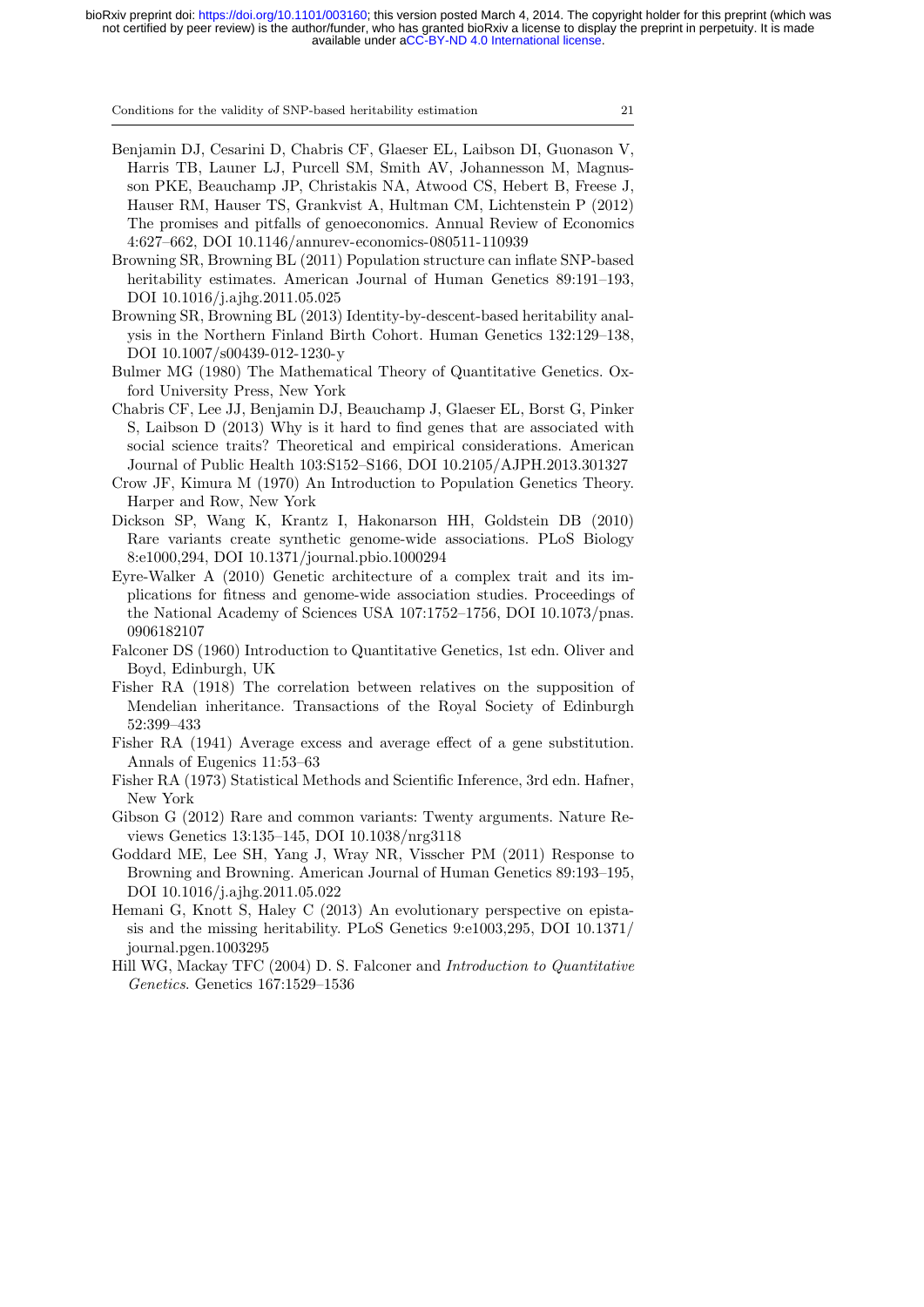| 22 | James J. Lee, Carson C. Chow |  |  |  |  |  |  |
|----|------------------------------|--|--|--|--|--|--|
|----|------------------------------|--|--|--|--|--|--|

- <span id="page-21-4"></span>Janss L, de los Campos G, Sheehan N, Sorensen D (2012) Inferences from genomic models in stratified populations. Genetics 192:693–704, DOI 10. 1534/genetics.112.141143
- <span id="page-21-11"></span>Lande R (1977) The influence of the mating system on the maintenance of genetic variability in polygenic characters. Genetics 86:485–496
- <span id="page-21-3"></span>Lee JJ, Chow CC (2013) The causal meaning of Fisher's average effect. Genetics Research 95:89–109, DOI 10.1017/S0016672313000074
- <span id="page-21-1"></span>Lee SH, Wray NR, Goddard ME, Visscher PM (2011) Estimating missing heritability for disease from genome-wide association studies. American Journal of Human Genetics 88:294–305, DOI 10.1016/j.ajhg.2011.02.002
- <span id="page-21-10"></span>Lee SH, Yang J, Chen GB, Ripke S, Stahl EA, Hultman CM, Sklar P, Visscher PM, Sullivan PF, Goddard ME, Wray NR (2013) Estimation of SNP heritability from dense genotype data. American Journal of Human Genetics 93:1151–1155, DOI 10.1016/j.ajhg.2013.10.015
- <span id="page-21-5"></span>Lynch M, Walsh B (1998) Genetics and the Analysis of Quantitative Traits. Sinauer, Sunderland, MA
- <span id="page-21-0"></span>Manolio TA, Collins FS, Cox NJ, Goldstein DB, Hindorff LA, Hunter DJ, Mc-Carthy MI, Ramos EM, Cardon LR, Chakravarti A, Cho JH, Guttmacher AE, Kong A, Kruglyak L, Mardis E, Rotimi CN, Slatkin M, Valle D, Whittemore AS, Boehnke M, Clark AG, Eichler EE, Gibson G, Haines JL, Mackay TFC, McCarroll SA, Visscher PM (2009) Finding the missing heritability of complex diseases. Nature 461:747–753, DOI 10.1038/nature08494
- <span id="page-21-7"></span>Park JH, Gail MH, Weinberg CR, Carroll RJ, Chung CC, Wang Z, Chanock SJ, Fraumeni JF, Chatterjee N (2011) Distribution of allele frequencies and effect sizes and their interrelationships for common genetic susceptibility variants. Proceedings of the National Academy of Sciences USA 108:18,026– 18,031, DOI 10.1073/pnas.1114759108
- <span id="page-21-6"></span>Powell JE, Visscher PM, Goddard ME (2010) Reconciling the analysis of IBD and IBS in complex trait studies. Nature Reviews Genetics 11:800–805, DOI 10.1038/nrg2865
- <span id="page-21-2"></span>Speed D, Hemani G, Johnson MR, Balding DJ (2012) Improved heritability estimation from genome-wide SNPs. American Journal of Human Genetics 91:1011–1021, DOI 10.1016/j.ajhg.2012.10.010
- <span id="page-21-9"></span>Speed D, Hemani G, Johnson MR, Balding DJ (2013) Response to Lee et al.: SNP-based heritability analysis with dense data. American Journal of Human Genetics 93:1155–1157, DOI 10.1016/j.ajhg.2013.10.016
- <span id="page-21-8"></span>Stahl EA, Wegmann D, Trynka G, Gutierrez-Achury J, Do R, Voight BF, Kraft P, Chen R, Kallberg HJ, Kurreeman FAS, Diabetes Genetics Replication and Meta-Analysis Consortium, Myocardial Infarction Genetics Consortium, Kathiresan S, Wijmenga C, Gregersen PK, Alfredsson L, Siminovitch KA, Worthington J, de Bakker PIW, Raychaudhuri S, Plenge RM (2012) Bayesian inference analyses of the polygenic architecture of rheumatoid arthritis. Nature Genetics 44:483–489, DOI 10.1038/ng.2232
- <span id="page-21-12"></span>Trzaskowski M, Davis OSP, DeFries JC, Yang J, Visscher PM, Plomin R (2013) DNA evidence for strong genome-wide pleiotropy of cognitive and learning abilities. Behavior Genetics 43:267–273, DOI 10.1007/s10519-013-9594-x